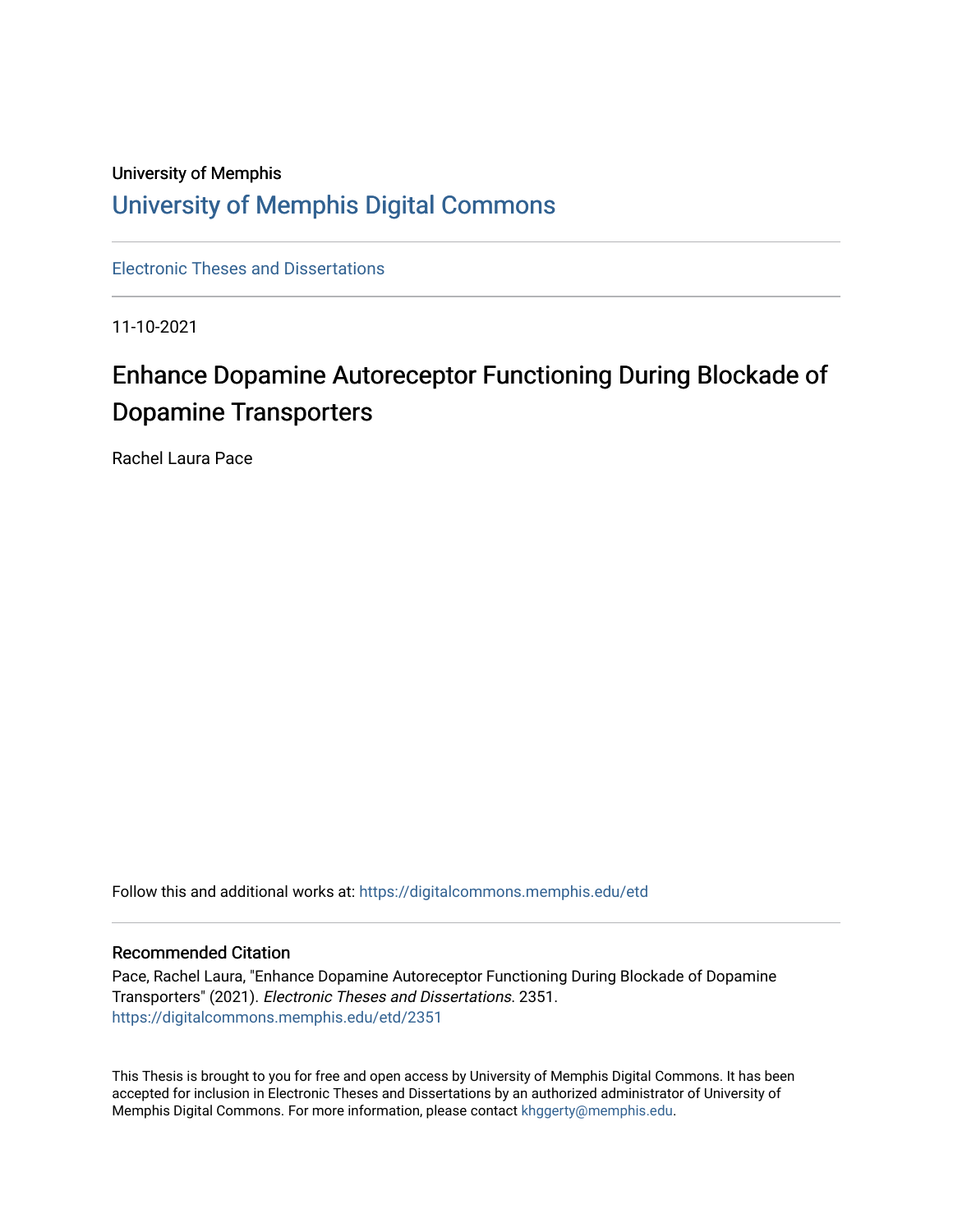### ENHANCED DOPAMINE AUTORECEPTOR FUNCTIONING DURING BLOCKADE OF DOPAMINE TRANSPORTERS

by

Rachel Laura Pace

A Thesis

Submitted in Partial Fulfillment of the

Requirements for the Degree of Master of Science

Major: General Psychology

The University of Memphis

December 2021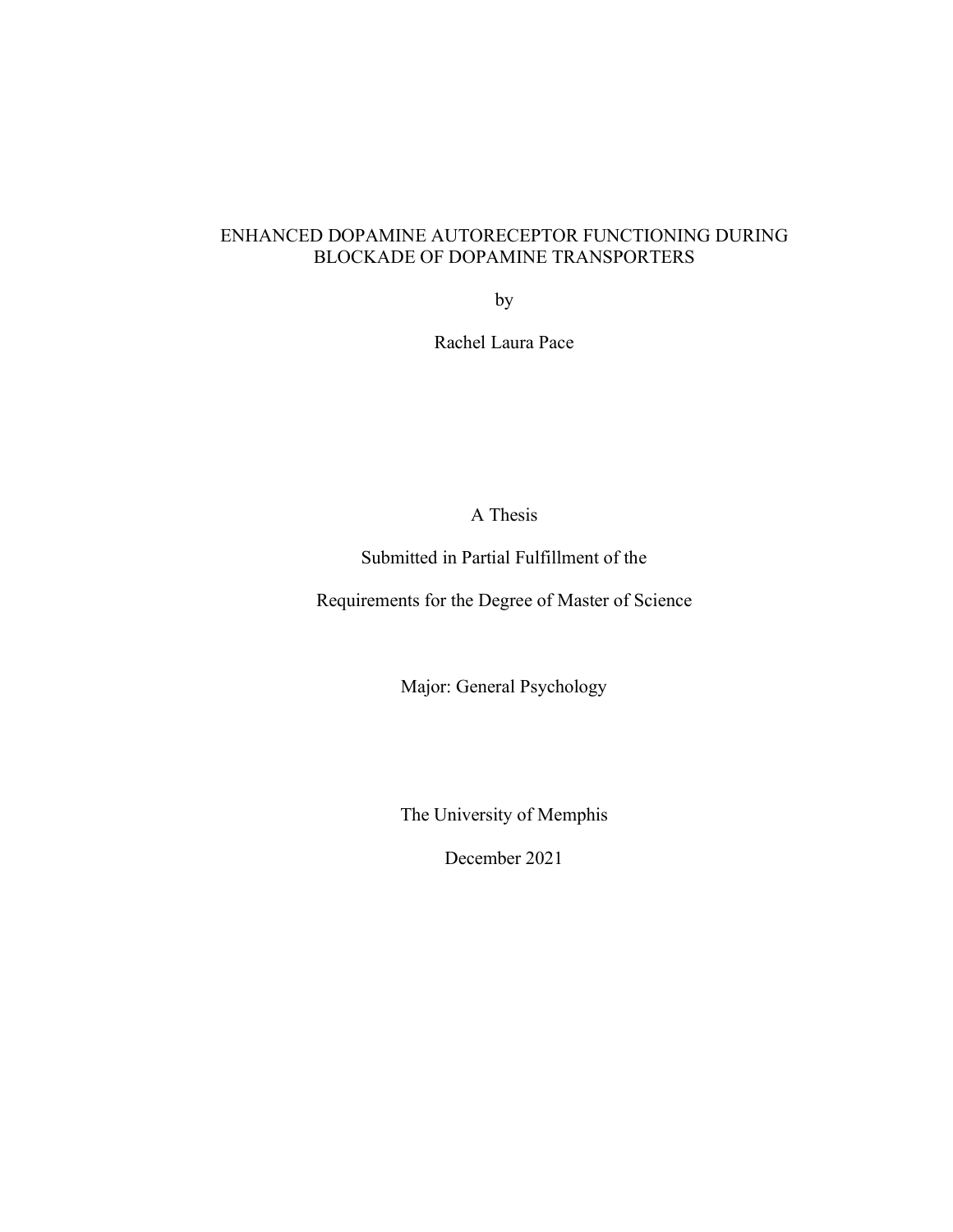#### Abstract

Dopamine autoreceptors (DARs) and dopamine transporters (DATs) influence dopamine transmission in the brain's mesolimbic pathway. Prior studies have focused on how activation of DARs influences trafficking of DATs, but how DATs influence DARs remains unclear. Male and female C57BL/6J mice received daily injections of either cocaine (DAT blocker) or saline for seven days then underwent stereotaxic surgery to obtain fixed potential amperometric recordings of DAR-mediated dopamine release. All mice received a mid-surgery injection of cocaine, and DAR-mediated dopamine release was assessed once more during maximal DAT blockade. The current study found that DAR functionality was increased during peak cocaine effects, suggesting DAR work harder to maintain homeostasis. Additionally, DAT function was increased following chronic cocaine exposure, but DAR functioning was unchanged, indicating DAR may be resistant to drug-induced alterations. Understanding the neurochemical mechanisms that control dopamine signaling is critical for informing treatment efforts for addiction, ADHD, and depression.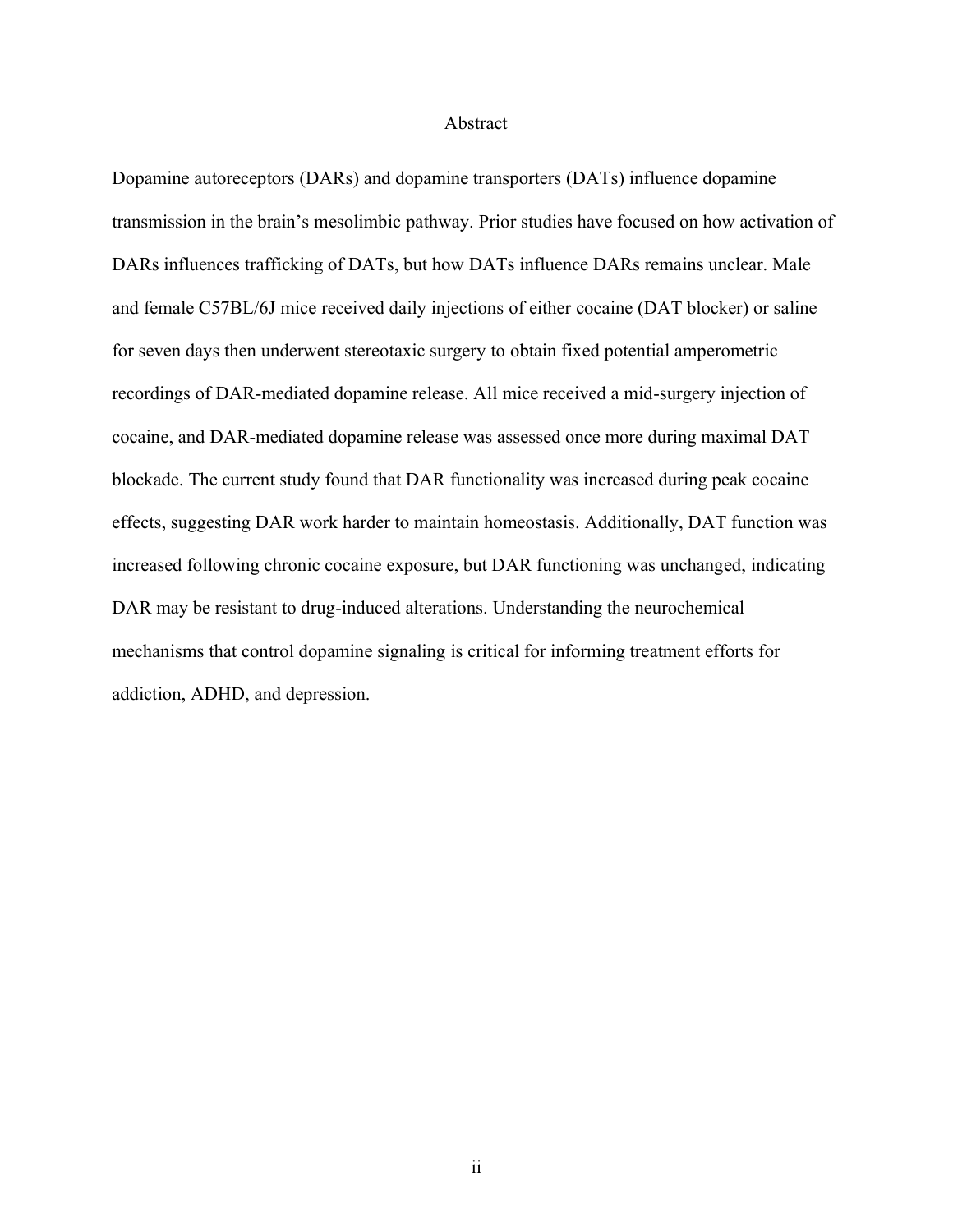### **Table of Contents**

| Chapter                                                                  | Page                                       |
|--------------------------------------------------------------------------|--------------------------------------------|
| Introduction<br>$\mathbf{1}$                                             | 1                                          |
| The Mesolimbic Dopamine System                                           | $\mathbf{1}$                               |
| Presynaptic Control of Extracellular Dopamine Concentrations             |                                            |
| Dopamine Transporters (DATs)                                             | $\begin{array}{c} 2 \\ 2 \\ 4 \end{array}$ |
| Dopamine Autoreceptors (DARs)                                            |                                            |
| Interactions of DATs and DARs                                            | 5                                          |
| <b>Current Study</b>                                                     | 6                                          |
| Methods<br>2                                                             | 6                                          |
| Animals                                                                  | $\frac{7}{7}$                              |
| Surgery                                                                  |                                            |
| Electrical Stimulation and Drug Administration                           | 8                                          |
| <b>Statistical Analyses</b>                                              | 10                                         |
| Histology                                                                | 11                                         |
| Chemicals                                                                | 12                                         |
| 3. Results                                                               | 12                                         |
| Establishing an Index of Dopamine Autoreceptor Functionality             | 12                                         |
| Comparing Differences in Dopamine Autoreceptor Functioning               | 13                                         |
| Comparing Differences in Dopamine Release and Half-Life                  | 14                                         |
| 4. Discussion                                                            | 16                                         |
| Dopamine Release and Synaptic Half-Life following Cocaine Administration | 17                                         |
| DAR Functionality following Cocaine Administration                       | 18                                         |
| Conclusions                                                              | 21                                         |
| References                                                               | 22                                         |
| Appendix                                                                 | 28                                         |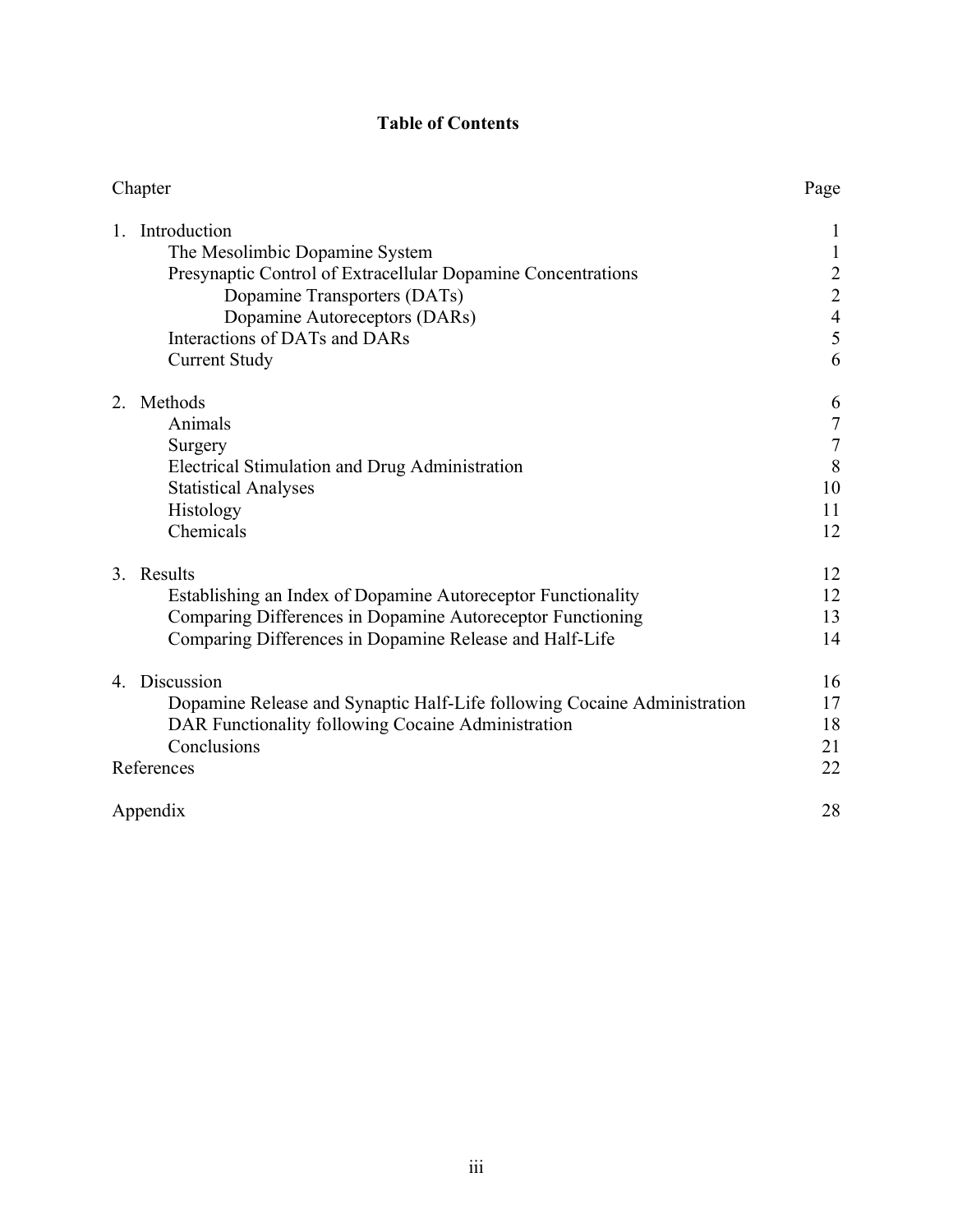## **Enhanced Dopamine Autoreceptor Functioning During Blockade of Dopamine Transporters**

#### **The Mesolimbic Dopamine System**

The mesolimbic dopamine system—dubbed the "reward" pathway—is a collection of dopamine neurons with somas contained in the ventral tegmental area (VTA) and axons extending to and terminating in the nucleus accumbens  $(NAc)$ . Although the term "reward" has been habitually linked to dopamine both scientifically and colloquially, dopamine may be better characterized as a neural representation of incentive salience, or the level of motivation for a given reward (see Berridge & Robinson, 1998; Chow et al., 2016). Mesolimbic dopamine has accordingly been shown to be involved in instrumental behavior, anticipation of reinforcement, behavioral activation, and effort-related processes (Salamone et al., 2006; Salamone & Correa, 2012). Given that substance use disorder is characterized by compulsive and impulsive drugseeking and consumption (Koob & Volkow, 2010), it is logical that the mesolimbic pathway is involved in the formation and maintenance of these addiction-related behaviors, primarily via neurochemical substrates impact on reward-motivated actions brought on by attentionally salient environmental cues. Drugs of abuse, especially psychostimulants, result in increased levels of extracellular dopamine in this pathway (Nestler, 2005; Luscher & Malenka, 2011), which is thought to be responsible for the drug's reinforcing effects.

Moreover, the mesolimbic dopamine system is implicated in the attentional, motivational, and energy-related dysfunctions seen in attention-deficit/hyperactivity disorder (ADHD; Volkow et al., 2007; Dalley et al., 2007; Volkow et al., 2009; Volkow et al., 2011) and depression (Nestler & Carlezon, 2006; Salamone et al., 2006; Dunlop & Nemeroff, 2007; Treadway & Zald,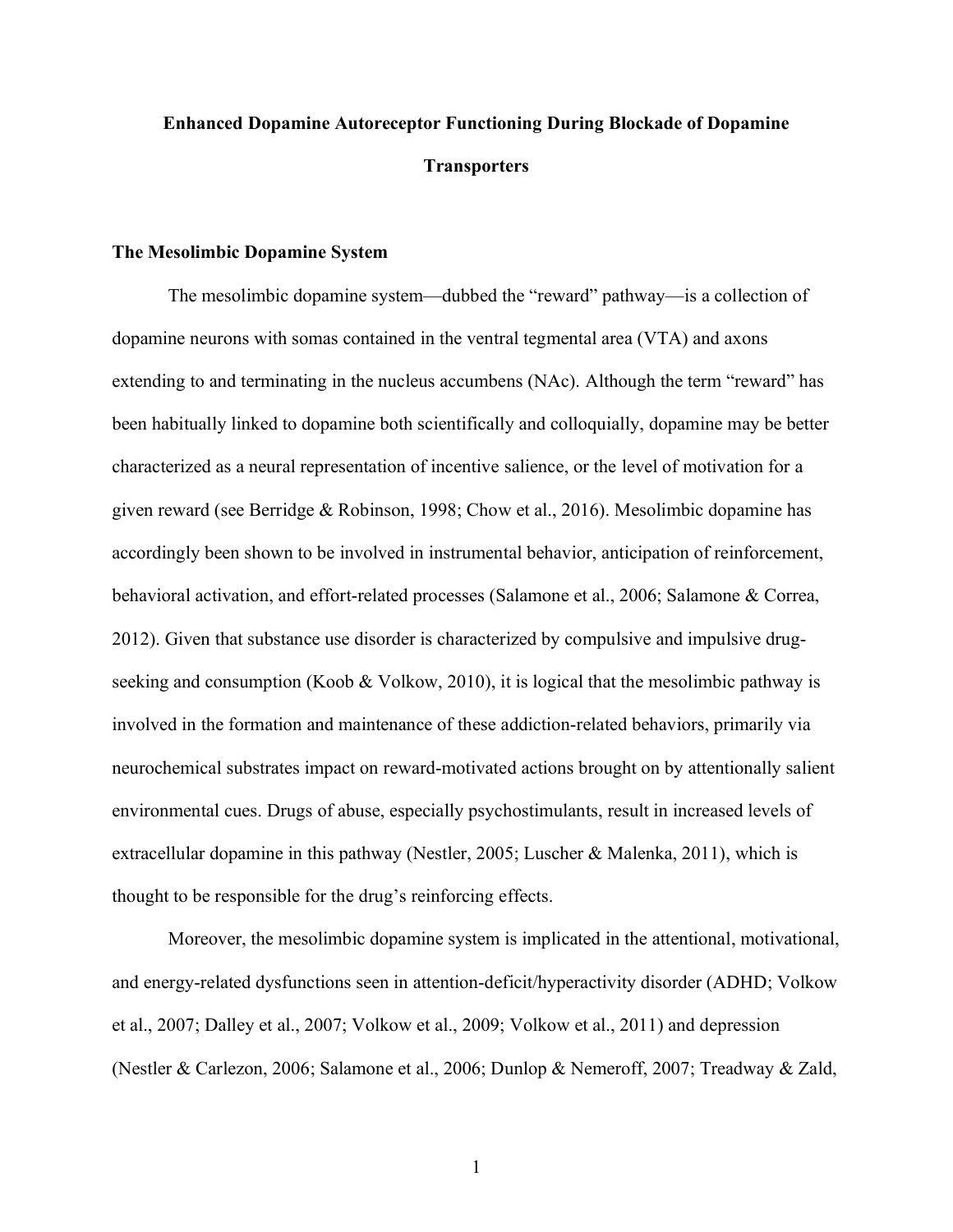2011). For example, in individuals with ADHD, inattentiveness appears to stem from disrupted dopamine neurotransmission (Volkow et al., 2007), and reward-motivation deficits seem related to decreased availability of  $D_2/D_3$  receptors and dopamine transporters in the NAc and midbrain regions, including the VTA (Volkow et al., 2009; Volkow et al., 2011). Consistently, selective inhibition or activation of VTA dopamine neurons correspondingly induces or relieves multiple distinct depression-like behaviors, such as anhedonia and decreased motivation (Tye et al., 2013). Given that low levels of  $D_2/D_3$  receptors in the NAc is not only associated with rewardmotivation deficits in ADHD but is also correlated with greater risk for substance abuse (Volkow et al., 2009; Dalley et al., 2007) and that dysregulation of the VTA is implicated in both depression and addiction (Nestler & Carlezon, 2006; Koob & Volkow, 2010), mesolimbic dopamine dysfunctionality is a feasible explanation for the increased vulnerability for substance use problems seen in those with ADHD and depression (Elkins, McGue & Iacono, 2007; Polter & Kauer, 2014). Thus, increased understanding of the neural mechanisms that regulate both tonic and phasic dopamine release in the mesolimbic pathway is critical for informing prevention and treatment efforts for ADHD, depression, and substance use disorder, in addition to their comorbid presentation.

#### **Presynaptic Control of Extracellular Dopamine Concentrations**

*Dopamine transporters (DATs):* DATs and dopamine autoreceptors are neural mechanisms that control dopamine signaling and synaptic homeostasis. DAT are specialized surface proteins that operate at the presynaptic membrane of dopamine-synthesizing neurons and are primarily responsible for rapidly clearing extracellular dopamine from the synapse via uptake following exocytotic events (Giros, et al., 1996; Schmitz et al., 2003; Ford et al., 2010). DAT is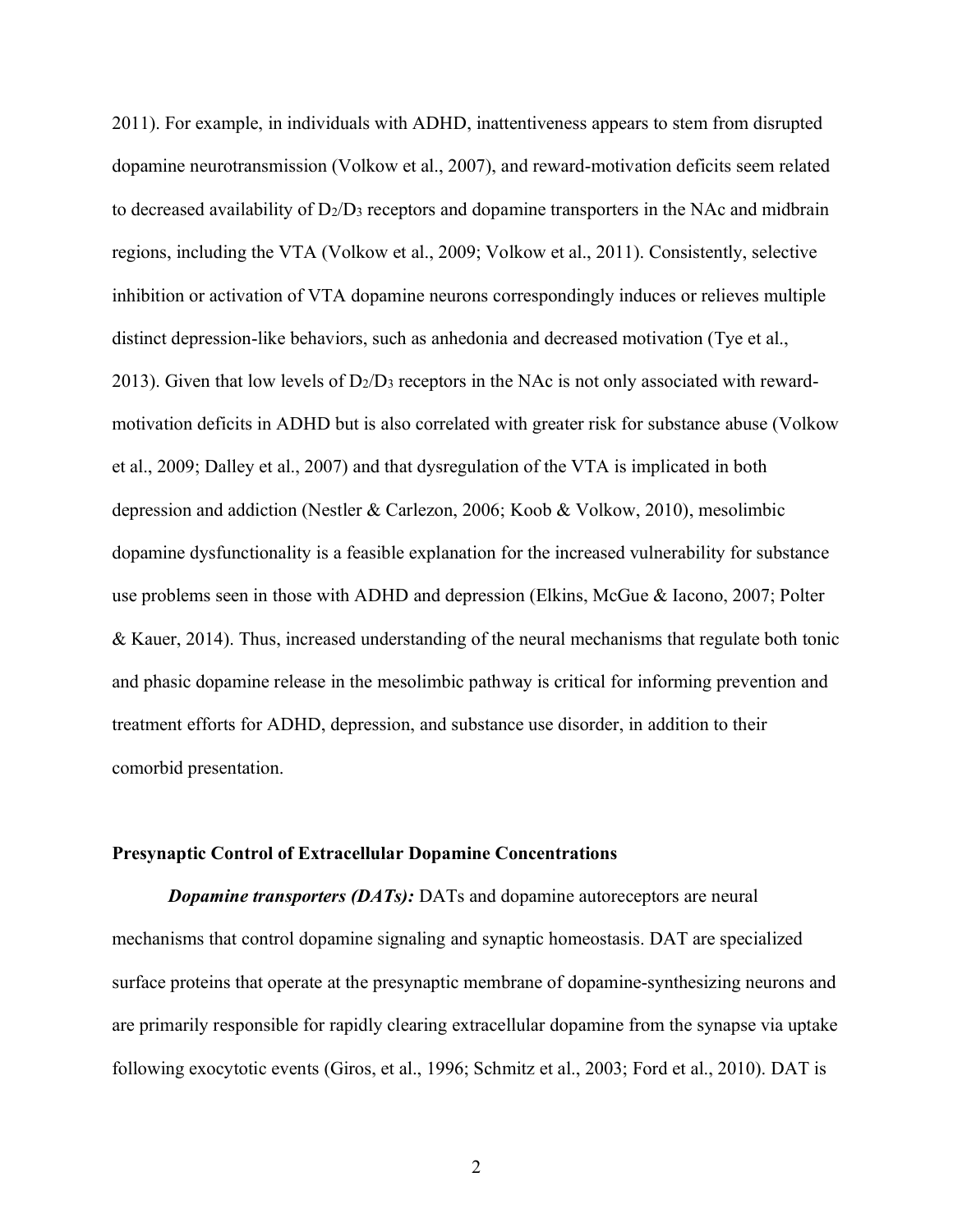the primary determinant of terminating dopamine diffusion to remote receptor cites, as well as the duration of extracellular dopamine, as evidenced by the 300-fold increase in extracellular dopamine levels for mice lacking DAT (Giros et al., 1996; Jones et al., 1998). The findings that DAT knockdown mice show an enhanced tendency to work for a food reward (Cagniard et al., 2006) and that greater DAT surface expression appears to facilitate attribution of incentive salience to discrete reward cues (Singer et al., 2016) are both consistent with the aforementioned role of mesolimbic dopamine in instrumental behavior and motivational processes. Additionally, low availability DAT in the NAc seems to contribute to ADHD's reward-motivation dysfunction (Volkow et al., 2009), and DAT knockdown in the NAc reduces depression-related behaviors (Bahi & Dreyer, 2019). Expectedly, pharmacological treatment options for ADHD and depression, such as stimulants and certain tricyclic antidepressants, block DAT.

DAT are also the primary site of action for the psychostimulant cocaine, which produces its effects by blocking uptake and increasing synaptic concentrations of DA. Consistently, the dopamine system plays an essential role in the pathology of cocaine addiction, and cocaine exposure reciprocally produces alterations in neural mechanism underlying dopamine signaling. For example, cocaine produced elevations in DAT functioning in both human and animal studies and has been shown to increase surface expression of DAT (Mash et al., 2002; Daws et al., 2002). Studies of genetic mutations targeting DAT have shown significant effects on cocaine self-administration and conditioned place preference for cocaine (see Chen et al, 2006; Thomsen et al., 2009). Moreover, cocaine potency at DAT correlates with reinforcing efficacy and corresponds to differences in perseverative responding for sub-threshold doses of cocaine (Siciliano & Jones, 2017), and similarly, a positive correlation has been observed between DAT occupancy levels and the subjective "high" produced by cocaine (Volkow et al., 1997).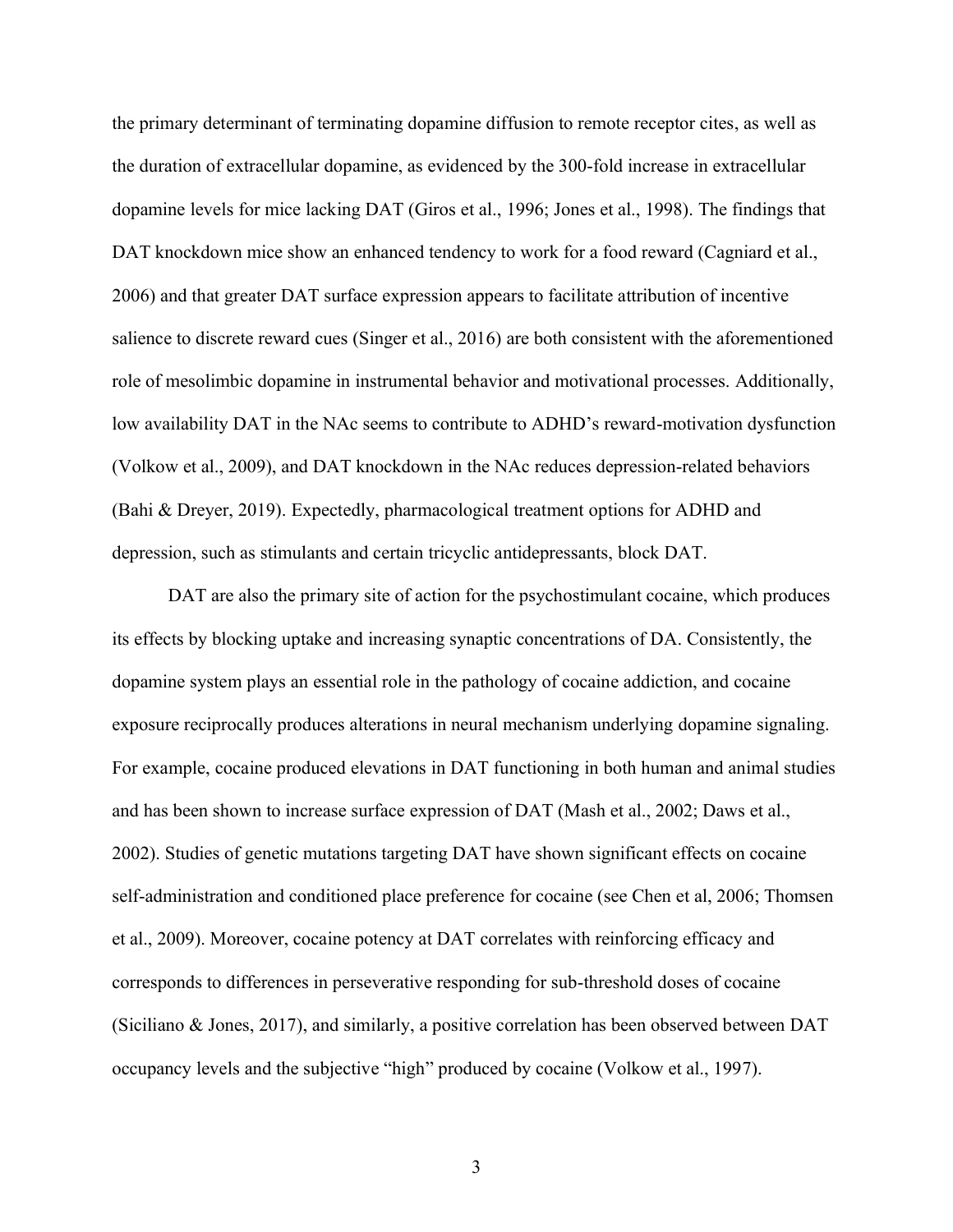*Dopamine autoreceptors (DARs):* DARs are part of the D2-class of dopamine receptors that are present on the somas, dendrites, and axon terminals of midbrain dopamine neurons in the mesolimbic dopamine system (Beaulieu & Gainetdinov, 2011). DARs are critical to dopamine regulation by delivering inhibitory feedback that controls both neuronal firing and the release, synthesis, and uptake of dopamine (Ford, 2014). Somatodendritic DARs modulate dopamine efflux directly through activation of G-protein gated inwardly rectifying potassium (GIRK) channels, that allow outward potassium conductance that results in hyperpolarization and decreased neuronal excitability (Beckstead et al., 2004; Courtney, Mamaligas & Ford, 2012). Presynaptic DARs decrease vesicular dopamine release (Benoit-Marand, Borrelli & Gonon, 2001; Phillips, Hancock & Stamford, 2002), possibly via modulation of both voltage-dependent potassium channels that induce hyperpolarization (Fulton et al., 2011; Martel et al., 2011) and P/Q- and N-type calcium channels responsible for the calcium entry that triggers dopamine release (Cardozo & Bean, 1995; Phillips & Stamford, 2000). Presynaptic DARs also reduce dopamine synthesis by inhibiting tyrosine hydroxylase (Wolf and Roth, 1990), which alters the distribution and expression of vesicular monoamine transporters (VMAT; Truong et al., 2004) and reduces the filling of presynaptic dopamine vesicles (Pothos et al., 1998).

Given the aforementioned role of dopamine in motivation, it is unsurprising that previous studies have demonstrated that manipulation of  $D_2$  receptors or DARs produces changes in motivation for rewards and drugs of abuse. For example, overexpression of  $D_2$  receptors in the NAc of adult mice increased motivation, as evidenced by higher levels of operant responding as work requirements increased, even in the presence of a less desirable but freely available reinforcer (Trifilieff et al., 2013). Similarly, downregulation of D<sub>2</sub> receptors in the VTA of adult rats appears to increase incentive motivation, as shown by increased responding for both sucrose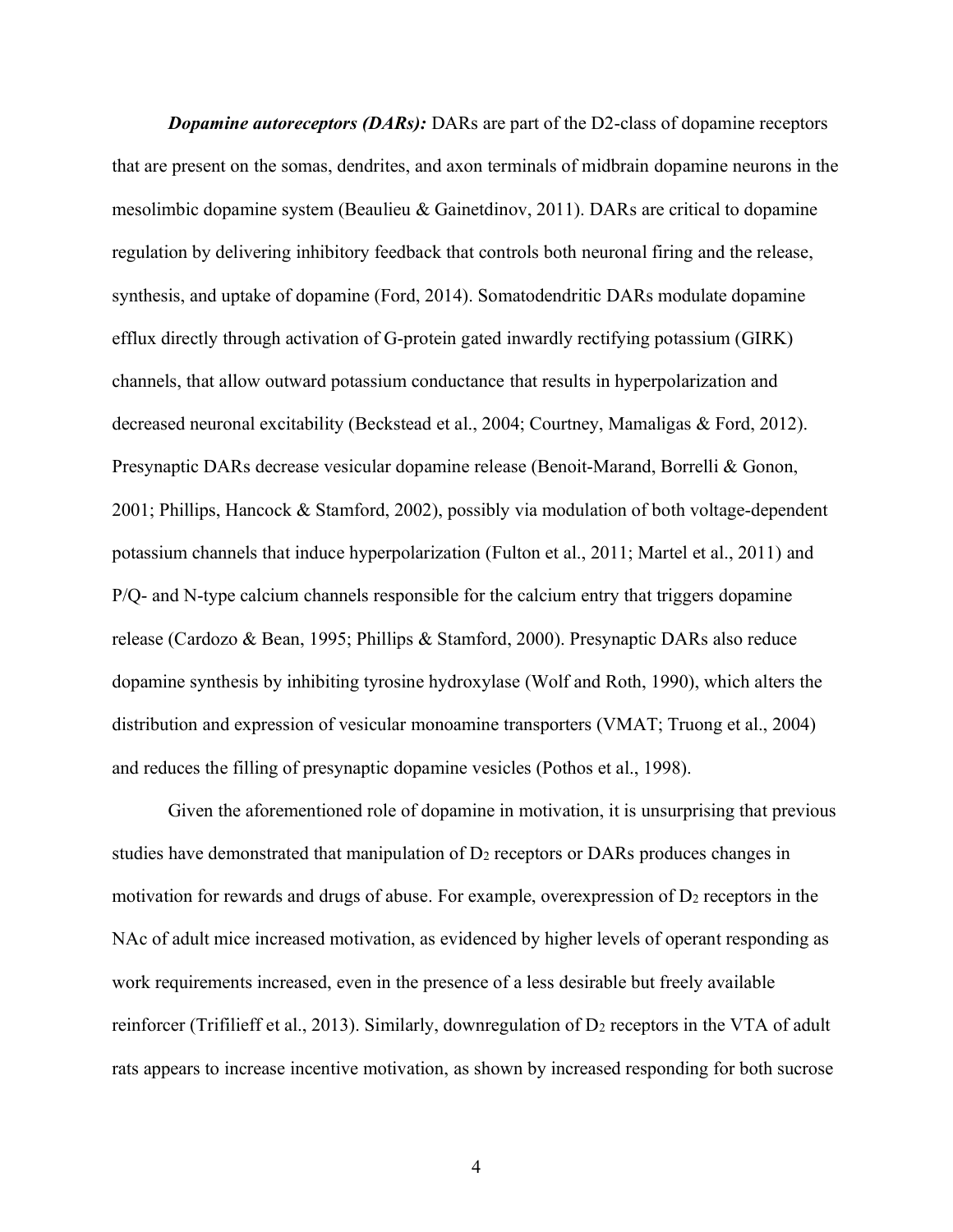and cocaine under a progressive ratio schedule of reinforcement (De Jong et al., 2015). While the findings from these two studies appear to support DARs' role in motivation, the results may not be specific to DARs since all  $D_2$  receptors (auto- and heteroreceptors) were affected. However, a study by Holroyd et al. (2015) found that mice lacking D<sub>2</sub> autoreceptors acquired a cued-operant self-administration task for cocaine faster that littermate controls and had cue reactivity for cocaine—but not sucrose—during extinction. Additionally, mice lacking  $D_2$  autoreceptors displayed not only expected elevations in dopamine synthesis and release, but also enhanced place preference for cocaine and heightened motivation for food reward (Bello et al., 2011). These results help solidify the role of DAR in anticipation of reinforcement, effort-related processes, and motivation, especially related to drugs of abuse.

#### **Interaction of DATs and DARs**

DAT and DAR have been shown to interact, but the relationship between these two presynaptic proteins is intricate and still encompasses some ambiguity. As mentioned by Chen et al. (2020), most prior studies have focused on DAR regulation of DAT trafficking and reuptake function. For instance, studies show that DAR impact dopamine transmission by increasing DAT activity, partially via downstream increases in DAT expression on the plasma membrane (Cass and Gerhardt, 1994; Mayfield & Zahnieser, 2001; Wu et al., 2002; Truong et al., 2004), but this may only occur during excessive DAR activation or prolonged stimulation (Benoit-Marand et al., 2011). Additionally, the  $D_2$  agonist sumanirole has been shown to decrease cocaine potency at DAT (McGinnis, Siciliano & Jones, 2016). Still, a few studies have assessed DAT influence on DAR. For example, DAT knockout mice exhibited nearly complete loss of DAR functions (Jones et al., 1999), and two early studies with rats found that repeated cocaine administration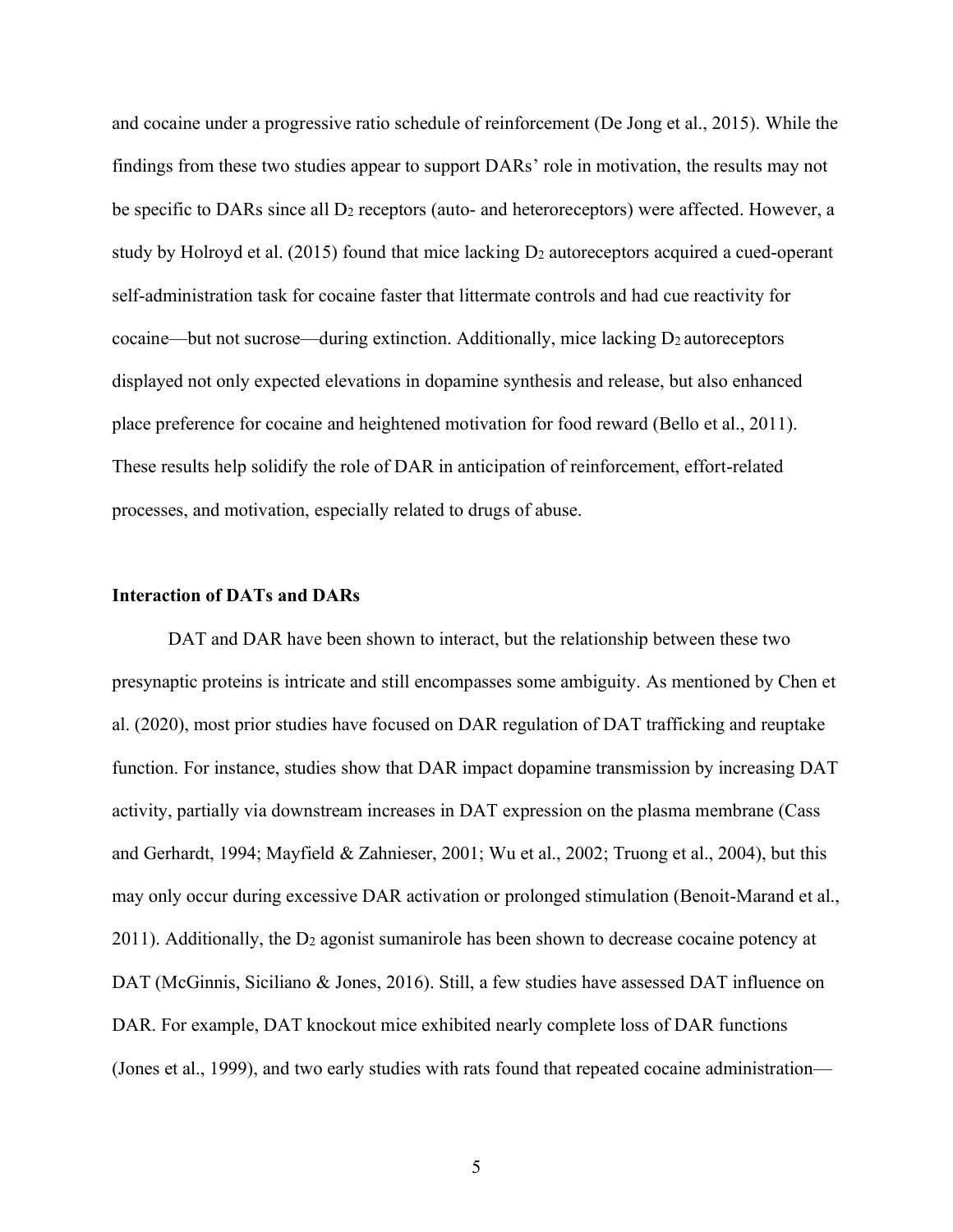a inhibitor of DAT—attenuates the ability of DAR stimulation to inhibit dopamine release (Pierce, Duffy, & Kalivas, 1995; Jones et al, 1996) although both studies applied the D2-agonist quinpirole to induce DAR inhibition, which lacks the specificity to distinguish between auto- and heteroreceptors.

#### **Current Study**

The purpose of the present study is to expand current comprehension of the relationship between DAT and DAR functioning and their impact the dynamics of dopamine release events in the mesolimbic pathway. This study will evaluate the effect of chronic DAT blockade on DAR functionality. Chronic DAT blockade will be achieved via cocaine administration, and the ability of DAR to inhibit dopamine release will be measured using fixed potential amperometric recordings in the NAc of anesthetized mice. Based on previous studies, we hypothesize that chronic DAT blockade would attenuate the ability of DAR to inhibit synaptic dopamine release and that acute DAT blockade would not alter DAR functionality. Further elucidating the details of the complex interaction between DAT and DAR and their impact on dopamine transmission in the mesolimbic pathway is critical to informing clinical treatment efforts for addiction, ADHD, and depression, as these neural mechanisms are potential targets for therapeutic manipulation of dopamine availability.

#### **Methods**

All experiments included in this study were approved by the Institutional Animal Care and Use Committee (IACUC) at the University of Memphis and conducted in accordance with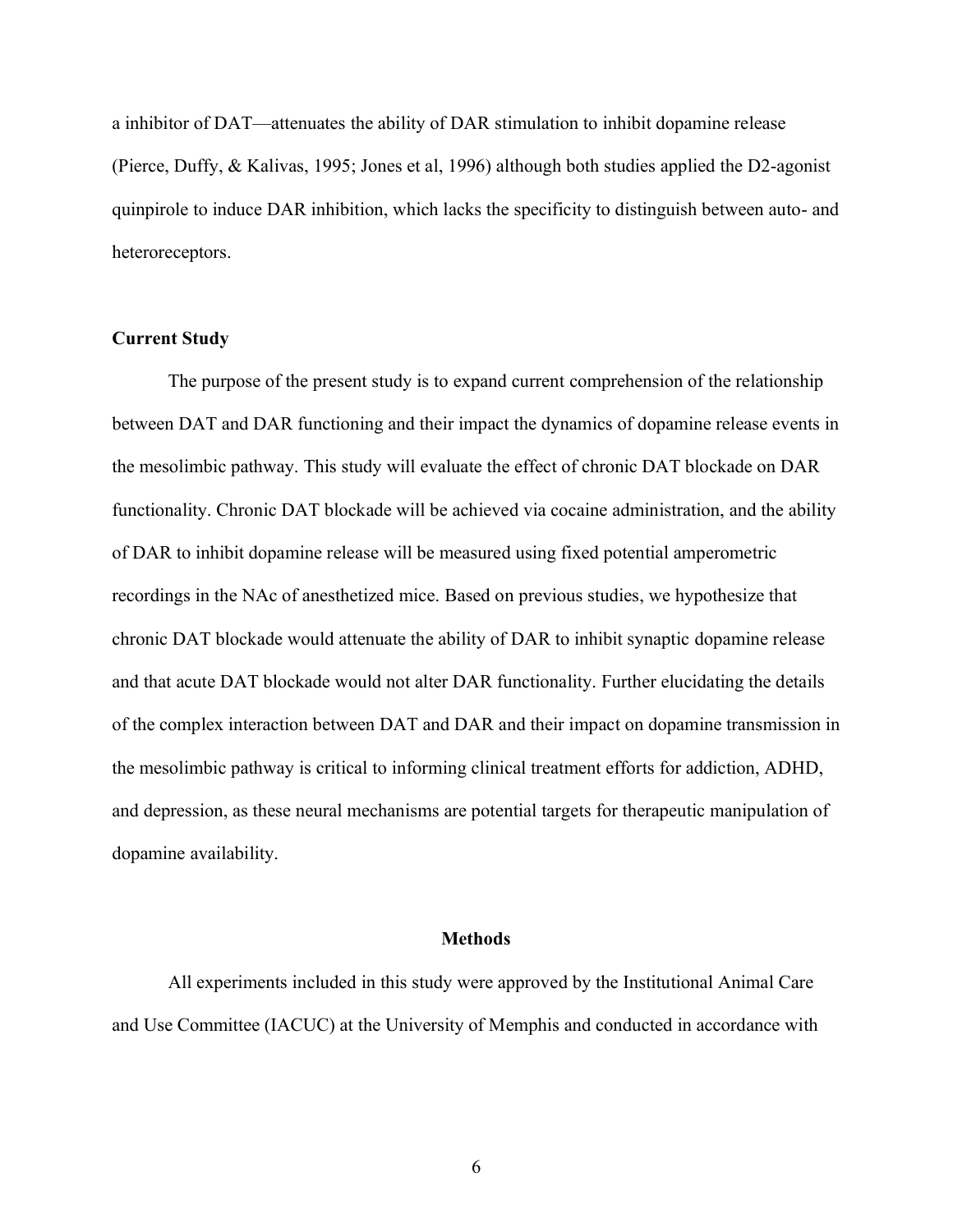the National Institutes of Health Guidelines for the Care and Use of Laboratory Animals. Efforts were made to reduce the number of animals used and to minimize pain and discomfort.

#### **Animals**

Sixteen male and sixteen female C57BL/6J mice were obtained from Jackson Laboratory (Bar Harbor, ME, USA). Mice were housed 2-4 per cage in a temperature-controlled environment (21 $\pm$  1° C) on a 12-hour light/dark cycle (with lights on a 0600) and with food and water available ad libitum. All mice weighed between 15-35 grams at the time of surgery. Mice were assigned to either the experimental condition where they received one injection of cocaine (20mg/kg, i.p.) per day for seven days or the control group where they received one injection of saline (0.9% NaCl) per day for seven days. All mice where given one injection of cocaine (20mg/kg, i.p.) mid-surgery prior to both measurement of stimulation-evoked dopamine efflux and a second assessment of DAR functionality during cocaine's peak effects (20 minutes post i.p. injection). Efforts were made to reduce the number of animals used and to minimize pain and discomfort.

#### **Surgery**

All mice were anesthetized with urethane (1.5 g/kg, i.p.), assessed for pain response by foot and tail pinch, and mounted in a stereotaxic frame (David Kopf Instruments, Tujundga, CA) to ensure the skull was flat. Body temperature was maintained at  $36\pm 0.5^{\circ}$  C with a temperatureregulated heating pad (TC-1000; CWE, NY). Stereotaxic coordinates are in mm from bregma, midline, and dura according to the mouse atlas of Paxinos and Franklin (2001). First, three 1 mm diameter trephine holes were drilled in the skull for electrode placements. Then a concentric bipolar stimulating electrode was inserted in to the left VTA (coordinates: AP -3.3 mm from bregma, ML +0.3 mm from midline, and DV 4.0 mm from dura); a stainless-steel auxiliary and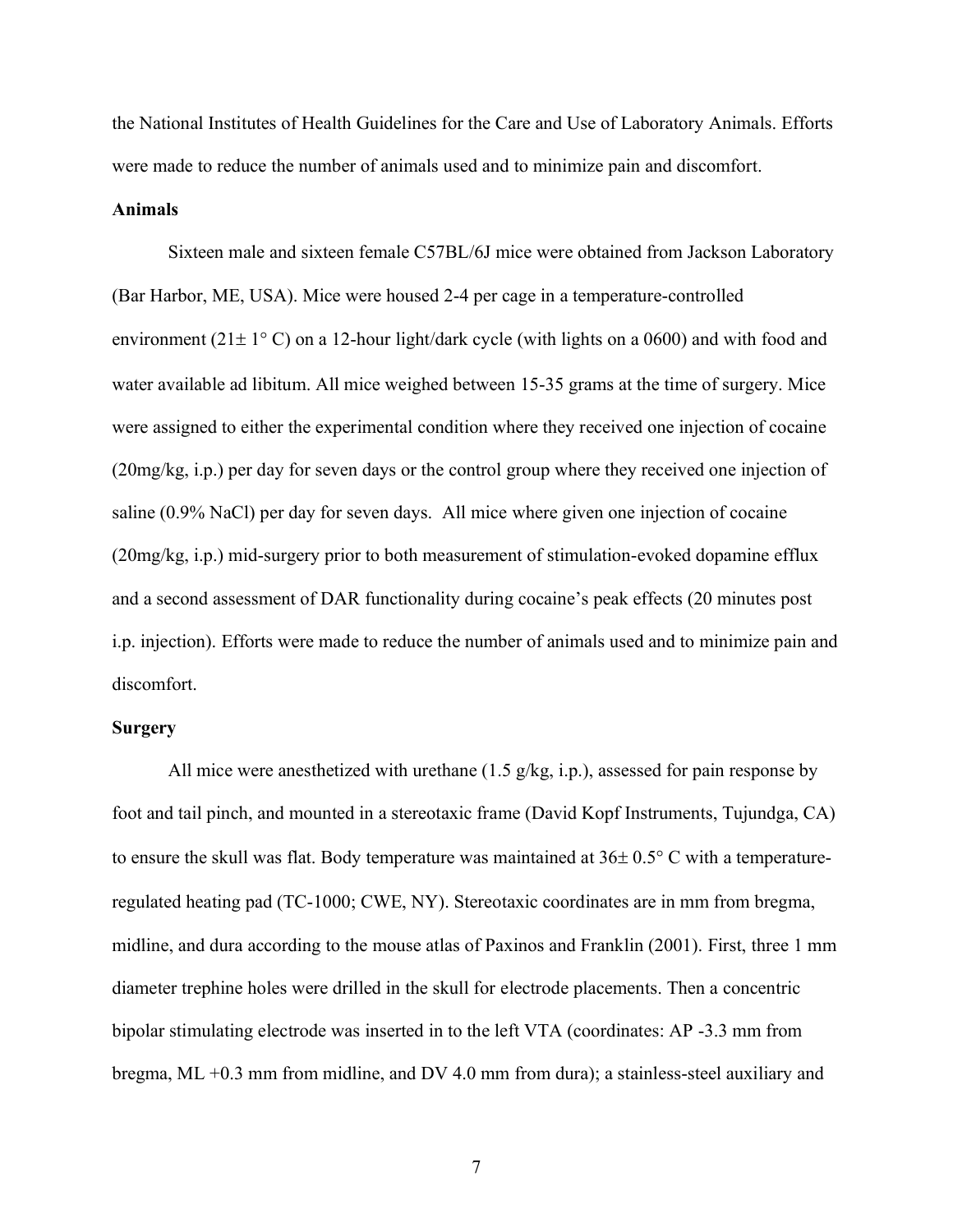Ag/AgCl reference electrode combination was placed on the surface of contralateral cortical tissue -2.0 mm from bregma; and a carbon fiber recording electrode (active recording surface of 250  $\mu$ m length by 7  $\mu$ m o.d.) was positioned in the left NAc (coordinates: AP +1.5 mm from bregma, ML +1.0 mm from midline, and DV  $-4.0$  mm from dura). Finally, a fixed current of +0.8 V was applied to the recording electrode with dopamine oxidation currents being continuously monitored (10 K samples/sec) by an electrometer (ED401 e‐corder 401 and EA162 Picostat, eDAQ Inc., Colorado Springs, CO) filtered at 50 Hz. All amperometric recordings were made within a Faraday cage to increase the signal to noise ratio.

#### **Electrical Stimulation and Drug Administration**

Fixed potential amperometry (FPA) paired with carbon fiber recording microelectrodes has been confirmed as a valid technique for monitoring real-time, stimulation-evoked dopamine release in the NAc (Forster & Blaha, 2003; Lester et al., 2010) and boasts a high temporal resolution (10 K samples/sec) for assessing this dopamine release in subcortical brain regions (Holloway et al., 2019; Estes et al., 2019). Following surgical setup, DAR sensitivity was assessed by applying a pair of test stimuli (T1 and T2, each 10 pulses at 50 Hz with 10 s between T1 and T2) to the VTA every 30 s to evoke dopamine efflux (Fielding et al., 2013; Mittleman et al., 2011). Six sets of prepulses (1, 5, 10, 20, 40, and 80; 0.5‐ms pulse duration at 15 Hz) were delivered prior to T2 such that there was 0.3 s between the end of the prepulse train and initiation of T2, as autoinhibition of dopamine release is maximal between 150 and 300 msec after the end of prepulse stimulation (Benoit-Marand, Borrelli & Gonon, 2001). DAR mediated inhibition of evoked dopamine efflux is expressed in percent inhibition, i.e. the change in the amplitude of T2 with respect to T1 ( $T2/T1*100$ ) for each set of prepulses. Thus, low-to-high DAR sensitivity is represented as a low-to-high percent inhibition of evoked dopamine efflux (i.e., high sensitivity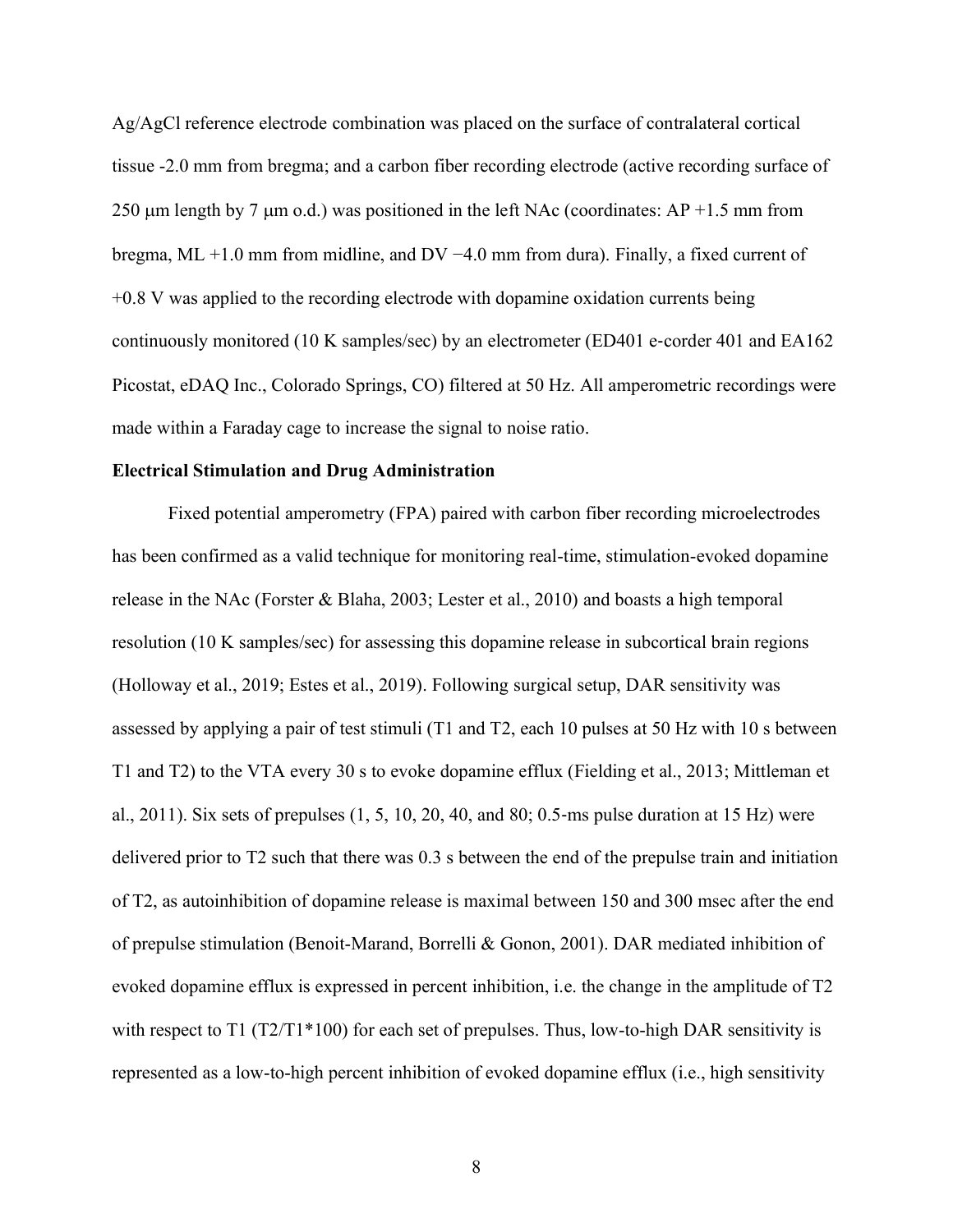resulted in a lower amplitude of T2 relative to T1). The DAR sensitivity test took approximately 20 min to complete.

To assess pre-drug dopamine efflux, a series of cathodal monophasic pulses (20 pulses at 50 Hz) were applied every 30 s. After a 5 min baseline recording of VTA stimulation evoked dopamine release and half-life, mice received an injection of cocaine (20 mg/kg, i.p.), and recordings continued for 20 min. At 20 min post cocaine injection, the DAR sensitivity test was repeated to assess DAR functionality during cocaine's peak effects (Lester et al., 2010; Holloway et al., 2019). Then assessment of post-drug dopamine efflux (as outlined previously) continued for approximately 40 minutes. Phasic dopamine release was quantified as the magnitude of the stimulation-evoked response, and dopamine uptake, an indication of DAT functioning, was measured by dopamine half-life decay (the time for 50% decrease from the maximum evoked increase to the prestimulus baseline level). Finally, a 3-minute continuous stimulation was delivered (9,000 pulses at 50 Hz) to quantify the neuronal supply of DA.

At the completion of each amperometric recording session, a direct anodic current (400 Amps for 10 s) was applied to the simulating electrode for placement confirmation. Once complete, recording electrodes were removed from the brain for in vitro calibration using know concentrations of dopamine solutions  $(0.2-1.2 \mu M)$  administered with a flow injection system (Michael & Wightman, 1999; Prater, Swamy, Beane, & Lester, 2018), and change in dopamine oxidation current ( $\mu$ Amp) was converted to dopamine concentration ( $\mu$ M). Measured current changes correspond to dopamine efflux, as pharmacologically confirmed by previous studies using the same electrical stimulation technique (Holloway et al., 2019).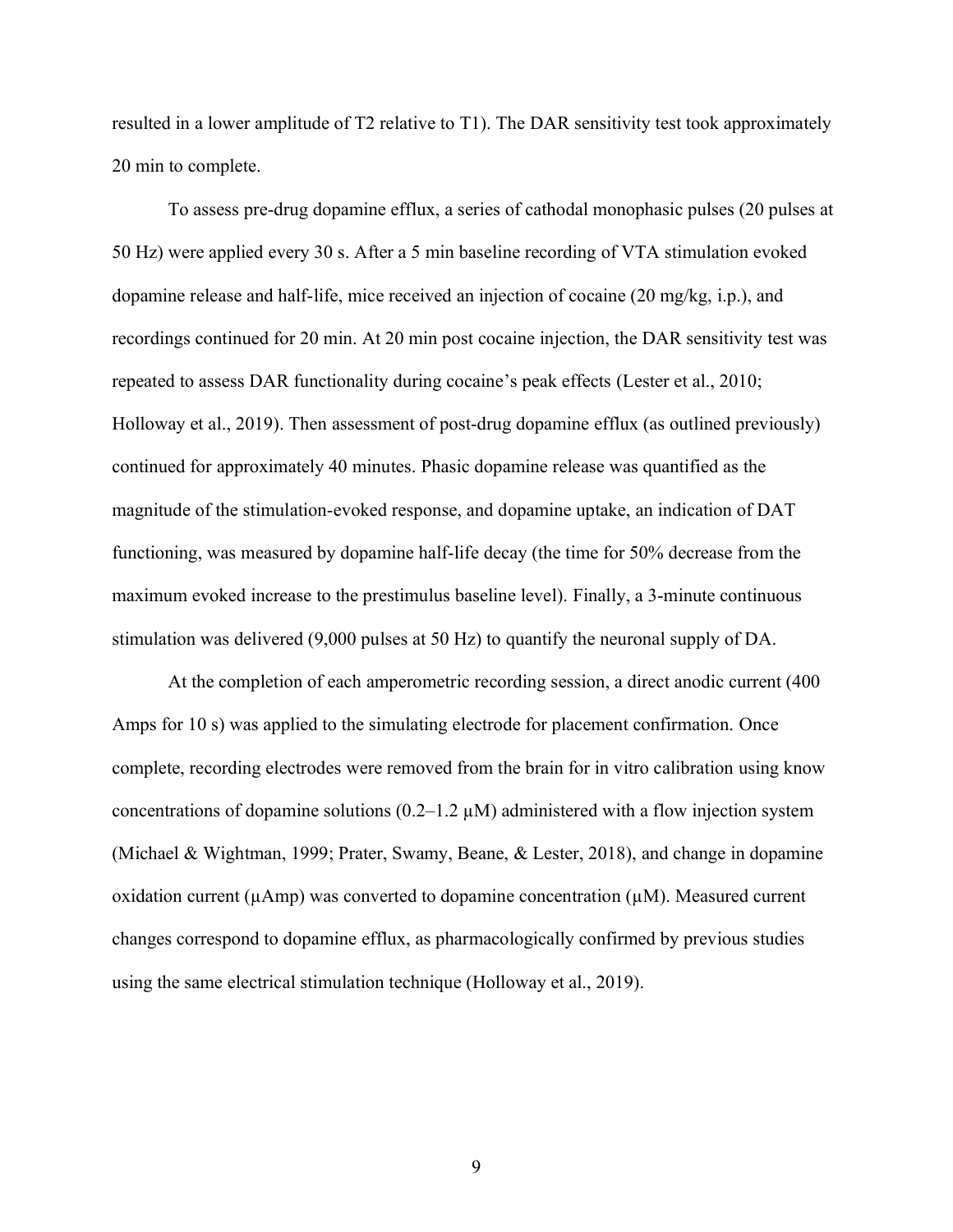#### **Statistical Analyses**

*Establishing an index of autoreceptor functioning:* To confirm that the prepulse conditions in the autoreceptor test altered dopamine release as in our previous publications (Freels et al., 2020; Holloway et al., 2019), a one-way repeated measures analyses of variance (ANOVA) will be used to examine the effect of the number of prepulses on autoreceptormediated dopamine release (T2/T1). If a significant effect is found (as indicated by  $p < .05$ ), pairwise comparisons will be used to determine which prepulse conditions (number of prepulses: 1, 5, 20, 40, 80) decreased autoreceptor-mediated dopamine release from the control condition (0 prepulses). Autoreceptor-mediated dopamine release will then be averaged across the sets of prepulses conditions that differ significantly from the control condition. This process will be done for both autoreceptor tests, resulting in an average autoreceptor-mediated dopamine release value for both before and after the mid-surgery cocaine challenge.

*Comparing differences in autoreceptor functioning:* A two-way between-subjects ANOVA will be used to assess the effect of sex and drug pretreatment (cocaine/saline) on baseline autoreceptor-mediated dopamine release (the autoreceptor inhibition index calculated from the initial autoreceptor test, prior to the in-test cocaine injection). In order to determine the interactive effects of the in-test cocaine injection, a three-way mixed ANOVA will be used to assess the effect of sex and drug pretreatment (both between-subject factors) on autoreceptormediated dopamine release before and after the in-test cocaine challenge (within-subjects factor), and significant findings will be evaluated via pairwise comparisons. We tested for a main effect of DAR function pre- and post-injection (pre-post) and 3 interactions (pre-post x sex, pre-post x drug pretreatment, and pre-post x sex x drug pretreatment).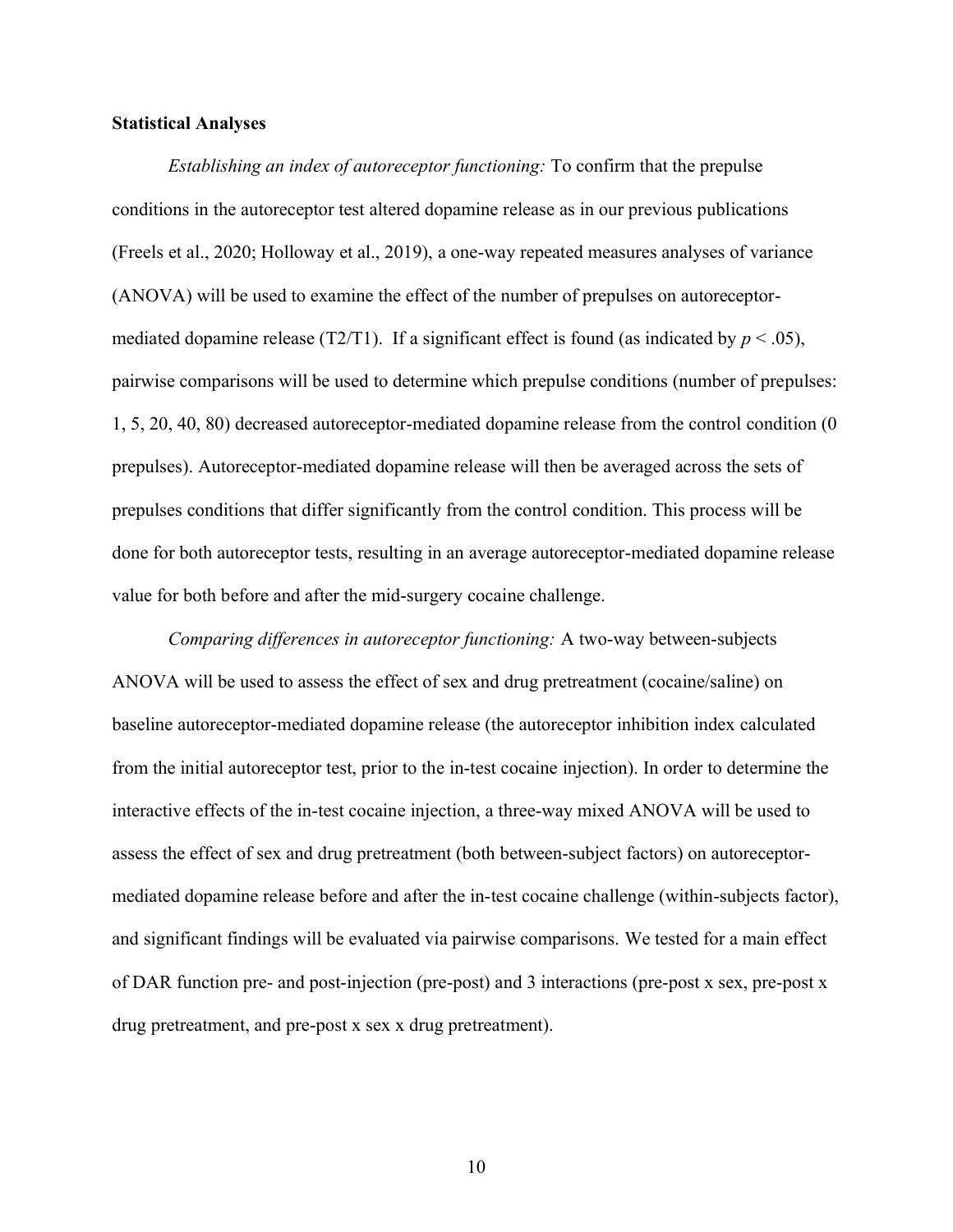*Comparing differences in dopamine release and synaptic half-life:* Dopamine release and half-life following the cocaine injection were expressed as percent change of baseline release and half-life (with baseline representing 100%). To assess the timing of the cocaine-induced changes in dopamine efflux, three-way mixed ANOVAs were used to determine the effects of sex and drug pretreatment (between-subjects factors) on percent change of dopamine release and half-life following cocaine administration over the 1-hour recording period in 10 min intervals (withinsubject factor). We tested for a main effect of time post-injection and 3 interactions (time postinjection x sex, time post-injection x drug pretreatment, and time post-injection x sex x drug pretreatment).

To assess differences at the peak effect time of cocaine, two-way between-subjects ANOVAs were used to determine the effect of sex and drug pretreatment on percent change in dopamine release and half-life at 20 min post-injection. We tested for a main effect of sex, a main effect of drug pretreatment, and an interaction between sex and drug pretreatment.

#### **Histology**

After amperometric recordings were complete, an iron deposit was made in brain sites by passing direct anodic current (100  $\mu$ Amps for 10 s) through the stimulating electrode. Mice were then euthanized with a 0.25-ml intracardial injection of urethane (0.345 g/ml). Brains were extracted and immersed in 10% buffered formalin containing 0.1% potassium ferricyanide to cause a redox reaction at the stimulation site resulting in a Prussian blue spot. Brains were then stored in 30% sucrose/10% formalin solution for a least 1 week prior to sectioning. Coronal sections (30  $\mu$ m) were sliced using a cryostat at -20 $\degree$  C and electrode placement were determined under a light microscope and recorded on representative coronal diagrams (Paxinos & Franklin, 2001).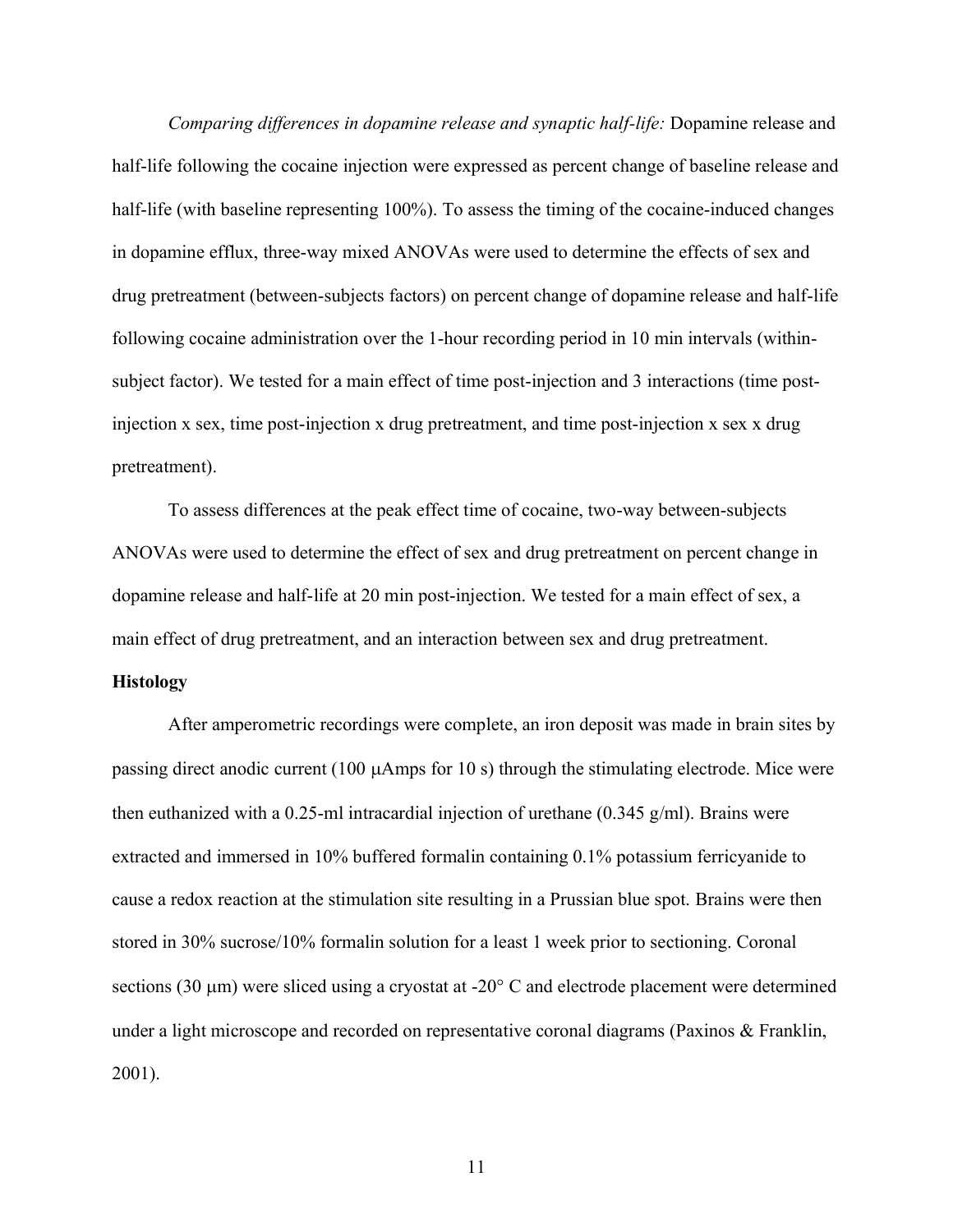#### **Chemicals**

Urethane and cocaine hydrochloride were obtained from Sigma-Aldrich Chemical (St Louis, MO). Urethane was used at a dose of 1.5 g/kg, i.p. for anesthesia prior to surgeries. Cocaine hydrochloride was used at a dose of 20 mg/kg, i.p. once per day for seven days for the mice assigned to the experimental condition and once mid-surgery for all mice included in the study. Urethane was dissolved in distilled water and cocaine hydrochloride was dissolved in sterile PBS (pH 7.4).

#### **Results**

#### **Establishing an Index of Dopamine Autoreceptor Functionality**

Autoreceptor-mediated inhibition of evoked dopamine release was expressed in terms of the percentage change between test stimulation (T1 and T2) for each set of prepulses, with greater percent change of T2 relative to T1 indicating more efficient autoreceptor function. A one-way repeated measure ANOVA was conducted to compare autoreceptor-mediated dopamine release across all prepulse conditions for both the initial autoreceptor test and the second middrug autoreceptor test. Mauchly's test denoted that the assumption of sphericity had been violated for both autoreceptor tests [initial:  $\chi^2(20) = 127.01$ ,  $p < .001$ ; mid-drug:  $\chi^2(20) = 145.70$ ,  $p < .001$ ], so the Greenhouse–Geisser correction was applied when evaluating main effects. As expected per previous studies (Freels et al., 2020; Holloway et al., 2019), a robust significant main effect for the number of prepulses was found for both the initial and mid-drug autoreceptor test [initial:  $F(2.11, 65.39) = 84.41, p < .001, \eta_p^2 = .73$ ; mid-drug:  $F(2.10, 56.66) = 154.23, p$  $\leq 0.001$ ,  $\eta_p^2 = .85$ ] (see Figure 2A and Figure 2B). Post hoc analyses with a Bonferroni adjustment revealed that all prepulse conditions for both autoreceptor tests differed significantly from the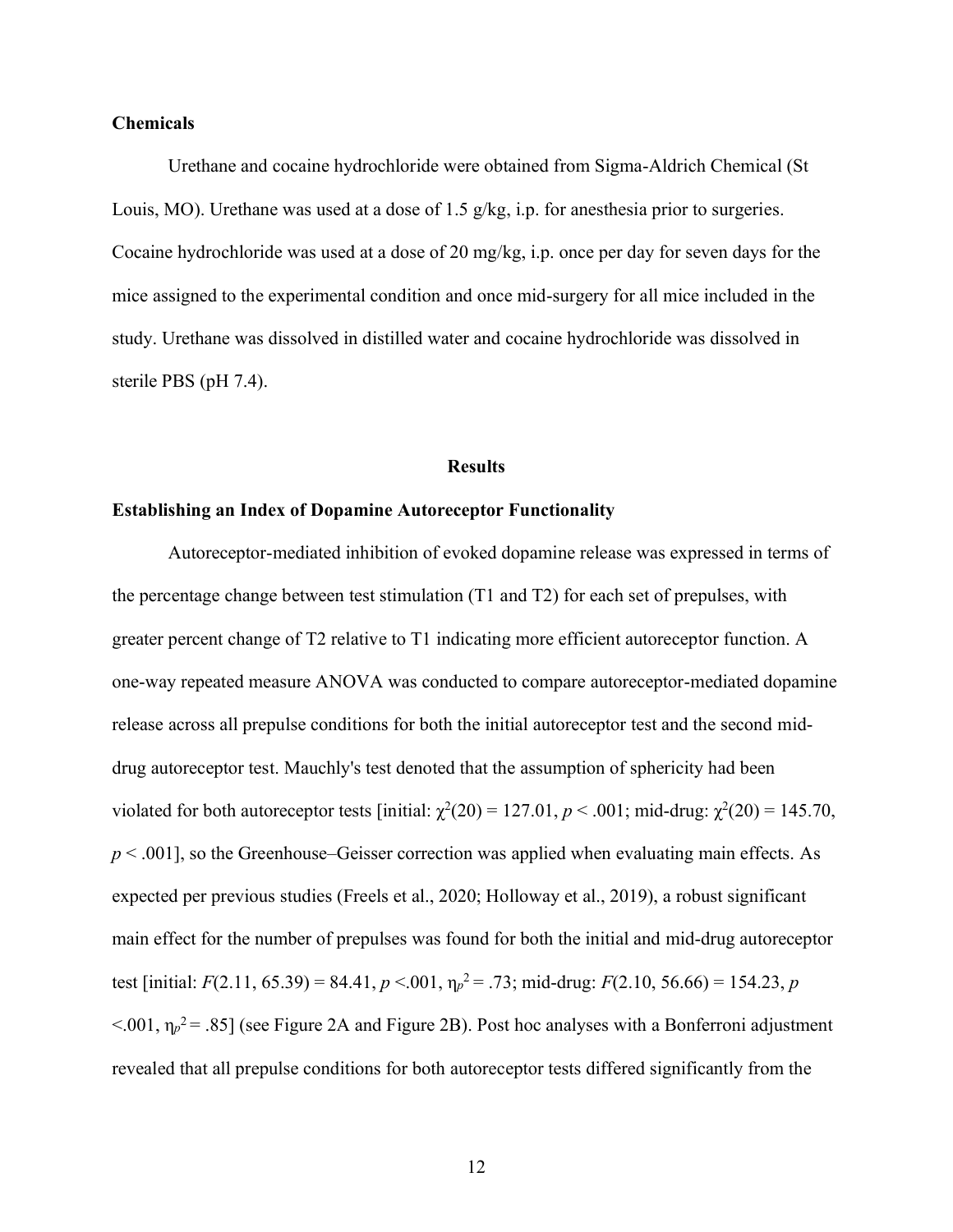control condition of 0 prepulse stimulations ( $p < .001$  for all comparisons, see Table 2). Therefore, the autoreceptor-mediated dopamine efflux for all prepulse conditions were averaged for each test of autoreceptor functionality to create two inhibition indices: one for the initial autoreceptor test (pretest inhibition index) and one for the mid-drug autoreceptor test (posttest inhibition index).

#### **Comparing Differences in Dopamine Autoreceptor Functioning**

First, a two-way between-subjects ANOVA was conducted to analyze the impact of pretreatment condition (cocaine/saline) and sex (male/female) on DAR function during the initial autoreceptor test, as represented by the pretest inhibition index. Sex of the mice did not significantly impact DAR-mediated dopamine efflux for the initial autoreceptor test,  $[F(1, 28) =$ 1.20,  $p = 0.28$ . Similarly, whether the mice received daily cocaine injections or daily saline injections (pretreatment) did not significantly change DAR functionality as shown by the pretest inhibition index,  $[F(1, 28) = .232, p = .63]$  (see Figure 2C). Additionally, the interaction between sex and pretreatment did not significantly influence DAR capability to inhibit dopamine release,  $[F(1, 28) = 2.84, p = .10].$ 

A three-way mixed ANOVA was then used to assess the effect of sex and pretreatment on DAR-mediated dopamine release for both the initial and mid-drug autoreceptor tests by comparing the pretest and posttest inhibition indices (pre-post). There was a substantial main effect for alterations in DAR-mediated dopamine efflux following the mid-surgery DAT blockade via cocaine, as indicated by a substantial change in between the inhibition indices from pretest to posttest  $[F(1, 24) = 90.41, p < .001, \eta_p^2 = .79]$ . Post hoc analysis with a Bonferroni adjustment revealed that DAR functionality was enhanced during the mid-drug autoreceptor test, as indicated by lower DAR-mediated dopamine release compared to the initial autoreceptor test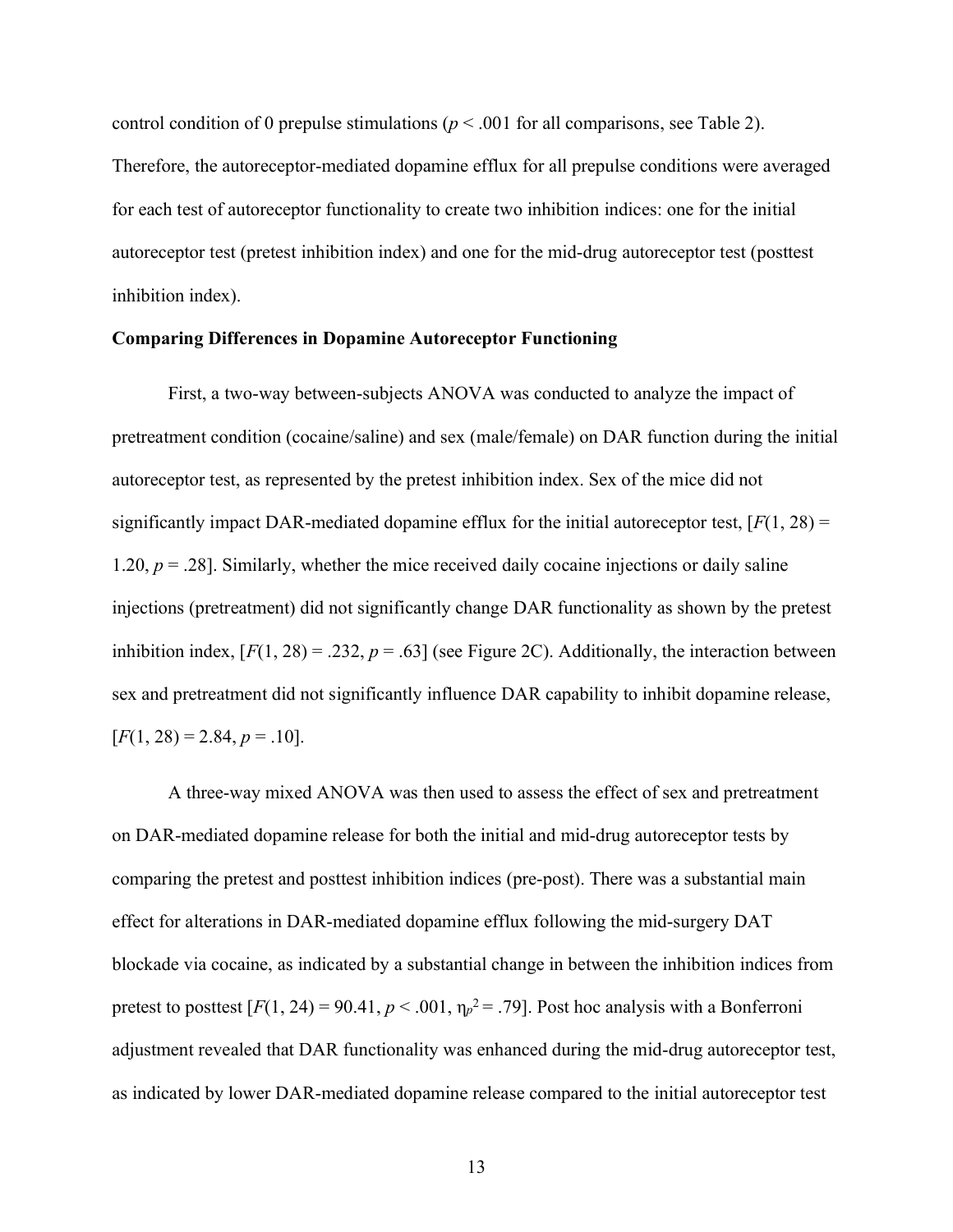$[19.00 (95\% \text{ CI}, 15.35 \text{ to } 23.85), p < .001]$  (see Figure 2C). However, there were no significant interactions between the pretest/posttest inhibition indices and sex  $[F(1, 24) = .50, p = .49]$  or between the pretest/posttest inhibition indices and pretreatment  $[F(1, 24) = .13, p = .72]$ . Likewise, the interaction between sex, pretreatment, and the pretest/posttest inhibition indices was also nonsignificant  $[F(1, 24) = 1.80, p = .19]$ .

#### **Comparing Differences in Dopamine Release and Half-Life**

*Changes in dopamine release:* A three-way mixed ANOVA was used to evaluate the effect of sex and pretreatment (cocaine/saline) on percent change of baseline dopamine release (with baseline representing 100%) following mid-surgery cocaine administration over the duration of the recording period (in 10-minute intervals, within-subjects factor). Mauchly's test showed that the assumption of sphericity had been violated  $[\chi^2(20) = 82.22, p \le .001]$ , so the Greenhouse–Geisser correction was applied when appraising main effects and interactions. As expected per previous studies' results (Lester et al., 2010; Holloway et al., 2019), there was a significant main effect of time following cocaine administration on percent change in dopamine release  $[F(2.76, 57.86) = 48.98, p < .001, \eta_p^2 = .70]$ , with pairwise comparisons showing all 10minute interval timepoints differed significantly from the baseline dopamine release ( $p < .001$  for all conditions). Yet, the interactions of time by sex and of time by pretreatment were nonsignificant [time x sex:  $F(2.76, 57.86) = .626$ ,  $p = .59$ ; time x pretreatment:  $F(2.76, 57.86) =$ 1.08, *p* = .36]. Additionally, the interaction of time, sex, and pretreatment condition did not significantly contribute to percent changes in dopamine release following cocaine administration [time x sex x pretreatment:  $F(2.76, 57.86) = .888, p = .45$ ].

*Changes in dopamine half-life:* Another three-way mixed ANOVA was then used to evaluate the effect of sex and pretreatment (cocaine/saline) on percent change of baseline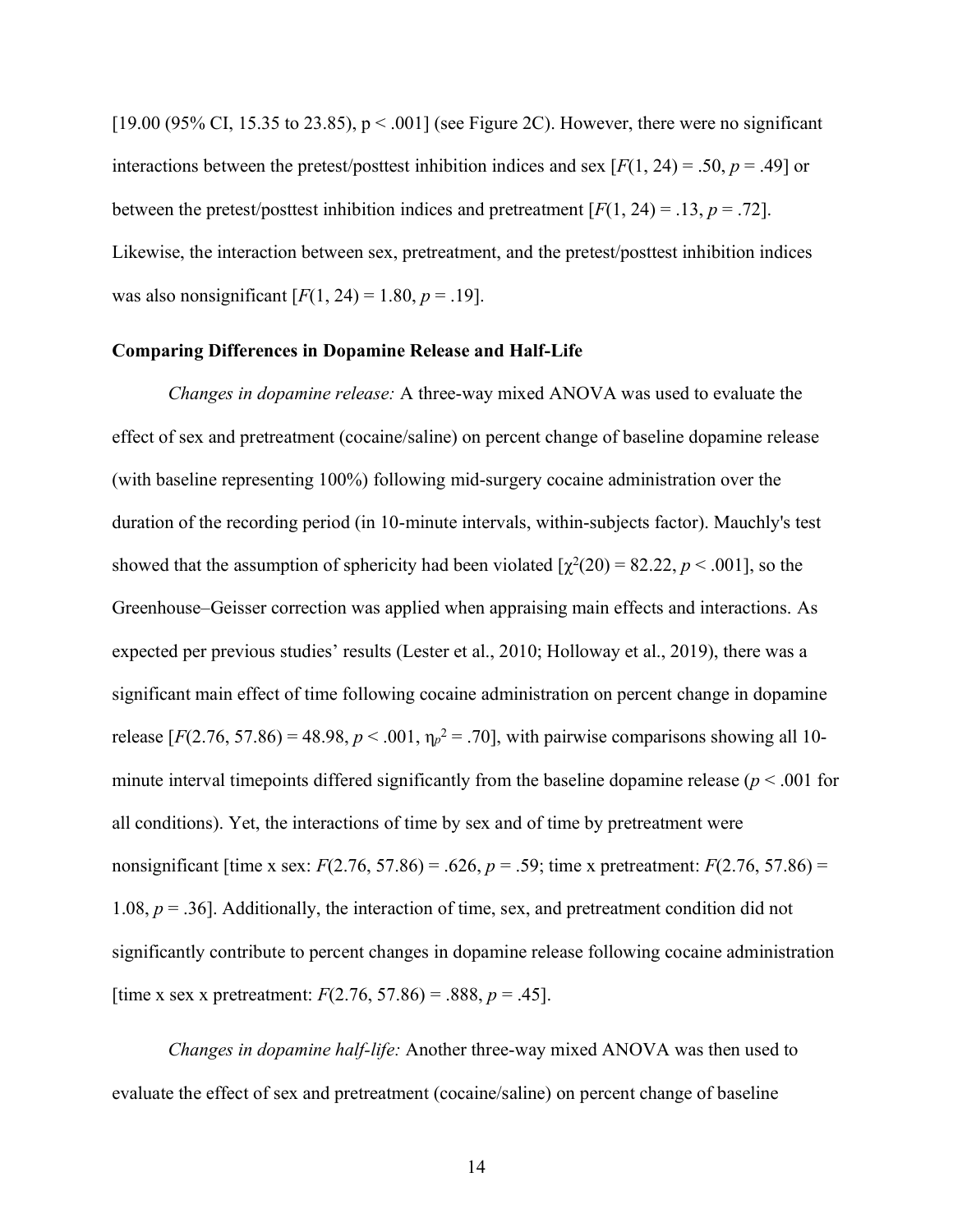dopamine half-life (with baseline representing 100%) following mid-surgery cocaine administration over the duration of the recording period (in 10-minute intervals, within-subjects factor). The Greenhouse–Geisser correction was applied when appraising main effects and interactions because Mauchly's test revealed that the assumption of sphericity had been violated  $[\gamma^2(20) = 107.04, p < .001]$ . Similar to outcomes concerning dopamine release, there was a significant main effect of time on changes in dopamine half-life  $[F(2.30, 48.27) = 28.23, p <$ .001,  $\eta_p^2 = 0.57$ . Given that dopamine transporters are the primary determinant of synaptic dopamine half-life (Jones et al., 1998), this finding that half-life was markedly longer following the mid-surgery drug administration (pairwise comparisons indicate  $p < .001$  for all conditions) supports that cocaine had the intended effect of dopamine transporter blockade. However, there were no significant interactions between time x sex nor between time x pretreatment [time x sex: *F*(2.30, 48.27) = .212, *p* = .84; time x pretreatment: *F*(2.30, 48.27) = 2.13, *p* = .12]. The interaction of time x sex x pretreatment condition was also nonsignificant  $[F(2.30, 48.27) = .141$ ,  $p = .89$ ].

*Peak dopamine release:* Next, a two-way between-subjects ANOVA was used to assess differences based on sex and pretreatment on dopamine release during cocaine's peak effects (20) minutes post-injection). Sex did not significantly influence peak dopamine release following cocaine administration  $[F(1, 26) = .551, p = .47]$ . Similarly, pretreatment had a non-significant effect on dopamine release 20 minutes post-injection [*F*(1, 26) = .747, *p* = .40]. Likewise, the interaction of pretreatment by sex was not significant  $[F(1, 26) = .375, p = .55]$ .

*Peak dopamine half-life:* Another two-way between-subjects ANOVA was utilized to evaluate the influence of sex and pretreatment on dopamine half-life during peak cocaine effects at the 20 minutes post-injection timepoint. As it was with dopamine release, the impact of sex on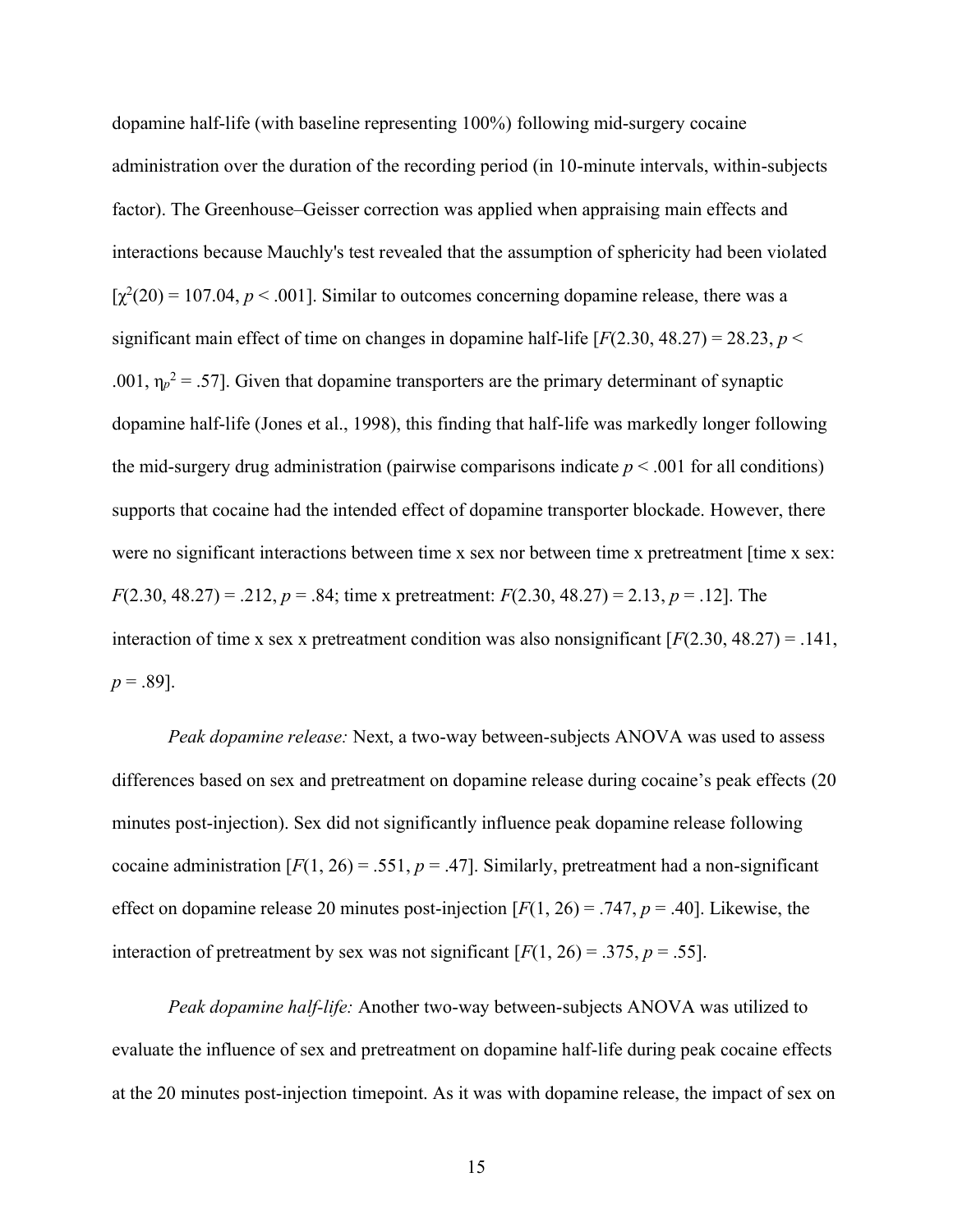dopamine half-life during peak cocaine effects was not significant [*F* (1, 26) = .150, *p* = .70]. However, pretreatment condition significantly altered dopamine half-life at 20 minutes postinjection  $[F(1, 26) = 6.89, p = .01, \eta_p^2 = .21]$ . Then a post-hoc independent samples t-test was used to determine how pretreatment impacted dopamine synaptic half-life during peak cocaine effects. The cocaine pretreated mice  $(M = 300.49; SD = 87.54)$  had significantly lower half-lives compared to the saline pretreated mice ( $M = 399.16$ ;  $SD = 108.23$ ) [ $t(28) = -2.75$ ,  $p = .01$ , twotailed] (see Figure 3C). However, the interaction between sex and pretreatment was not significant  $[F(1, 26) = .328, p = .57]$ .

#### **Discussion**

Mesolimbic dopamine (Berridge & Robinson, 1998; Salamone et al., 2006; Salamone & Correa, 2012; Chow et al., 2016) and its regulatory surface proteins DAT and DAR (Cagniard et al., 2006; Bello et al., 2011; Holroyd et al., 2015; Singer et al., 2016) are centrally involved in motivational states and accompanying behavioral activation. DATs control the duration of extracellular dopamine by modulating clearance from the synapse via uptake, while DARs deliver inhibitory feedback to reduce neuronal excitability and the release, synthesis and uptake of dopamine. These two fundamental influencers of mesolimbic dopamine also underlie symptomologies related to depression (Bahi & Dreyer, 2019), ADHD (Volkow et al., 2009), and problematic substance use (Chen et al, 2006; Thomsen et al., 2009; Bello et al., 2011). There is ample literature on the individual impact of DAT and DAR, and several studies have focused on DAR regulation of DAT trafficking (Cass and Gerhardt, 1994; Mayfield & Zahnieser, 2001; Wu et al., 2002; Truong et al., 2004; Chen et al., 2020). Yet, how changes at DAT impact DAR functionality is unclear. Therefore, this study used fixed-potential amperometry to quantify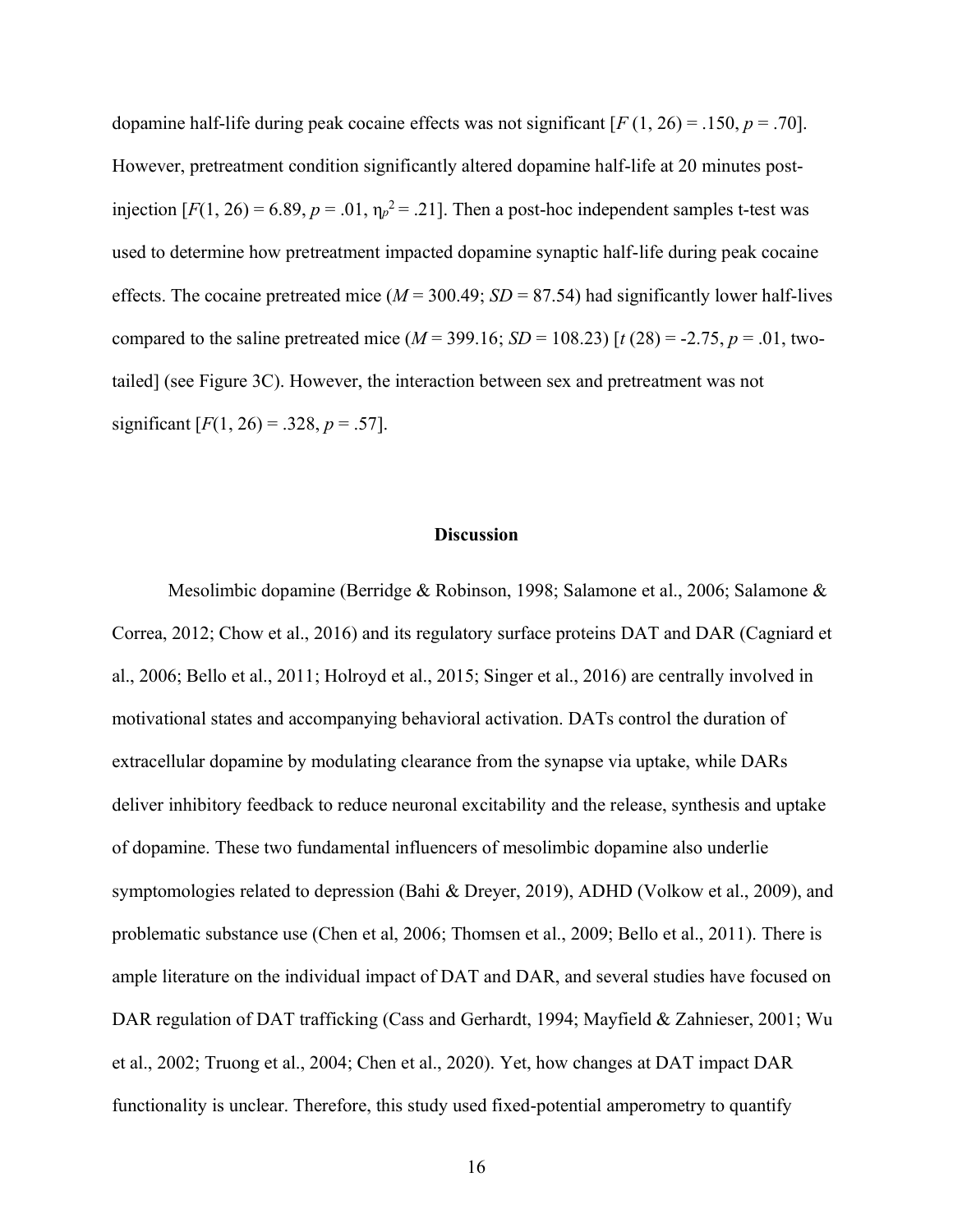DAR-mediated dopamine release both before and during DAT blockade for both mice that had experienced chronic exposure to a DAT-blocker (cocaine pretreatment) and mice receiving their initial exposure to DAT inhibition (saline pretreatment). Results indicate discrete DAR activity in the presence and absence of DAT blockade, as well as expected changes in DAT function following cocaine exposure.

#### **Dopamine Release and Synaptic Half-Life following Cocaine Administration**

Cocaine precipitates increases in extracellular dopamine concentrations not only by blocking DAT reuptake capability (Giros et al., 1996; Schmitz et al., 2003; Ford et al., 2010), but also by mobilizing synapsin-dependent vesicles filled with dopamine for exocytosis (Venton et al., 2006). Our findings that dopamine synaptic half-life and release increased significantly in all mice following the mid-surgery cocaine injection is consistent with this prior research. Our findings also indicate that dopaminergic responses to cocaine are altered by previous exposure to cocaine. Specifically, the mice exposed to daily cocaine injections displayed an attenuated dopaminergic response to cocaine, specifically a lower percent change in the synaptic half-life of evoked dopamine, compared to saline pretreated mice. DAT functionality remained more intact following the in-test cocaine injection in the cocaine-exposed mice. Given that the dopamine reuptake rate is determined by the number of functional DAT on the cell surface (Daws et al., 2002), the cocaine-exposed mice likely had more DAT left uninhibited following the in-test cocaine injection. These results fit with studies showing that chronic cocaine exposure leads to an upregulation in DAT expression on the plasma membrane (Fang & Rønnekleiv, 1999; Mash et al., 2002). However, prior cocaine exposure had no effect on cocaine-induced changes in dopamine release (indicated by response amplitudes) in the NAc, which is consistent with the prominent notion that DAT (which controls extracellular dopamine duration)—not exocytosis of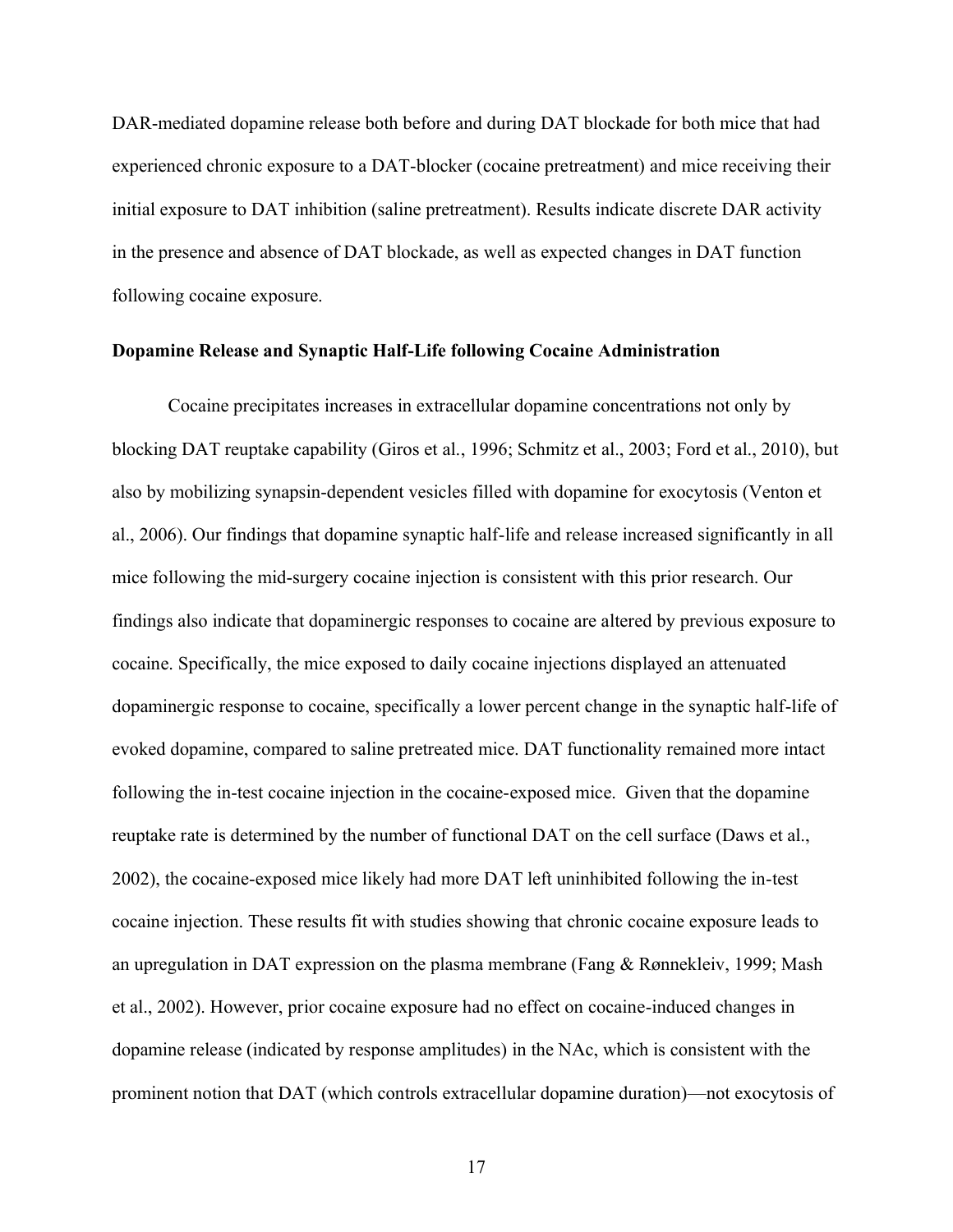synapsin-dependent vesicles—is the primary mechanism by which cocaine elevates dopamine concentrations (Giros et al., 1996; Jones et al., 1998). Finally, although a previous study indicates cocaine produced greater dopamine efflux in the striatum of females (Walker, Ray & Kuhn, 2006), the similarities found in cocaine-induced changes in dopamine release and half-life between male and female mice regardless of prior drug exposure in our study may be due to the aforementioned differences only being present at higher stimulation frequencies (30 pulses at 50 and 60 Hz), or because those sex differences are mediated by estradiol fluctuations within the female estrous cycle (Calipari et al., 2017), which we did not control for.

#### **DAR Functionality following Cocaine Administration**

Benoit-Marand et al. (2001) conducted an in vivo electrochemical study that showed electrically stimulated dopamine release activates DAR, and the subsequent inhibition of further dopamine release is maximal between 150-300 ms after the end of that stimulation. The current study examined DAR functionality in the NAc of anesthetized mice by using sets of prepulses (1, 5, 10, 20, 40, and 80) delivered 300 ms prior to the second test stimulation (T2) that was compared to a matching stimulation in the absence of prepulse stimulation (T1), so that higher percent inhibition of dopamine efflux would results in lower amplitude of T2 in relation to T1, indicating greater DAR function. The control condition was T1 and T2 applied with no prepulses before either stimulation (0 prepulses), resulting in nearly equivalent amplitudes and percent change approximately 100%. All prepulse conditions (1, 5, 10, 20, 40, and 80) produced changes in DAR-mediated dopamine release that were significantly different from that produced by the control conditions (0 prepulses) for both tests of DAR functionality. This finding is consistent with those from prior studies assessing autoreceptor functioning (Freels et al., 2020; Holloway et al., 2019) and helps confirm fixed potential amperometry as a valid technique for measuring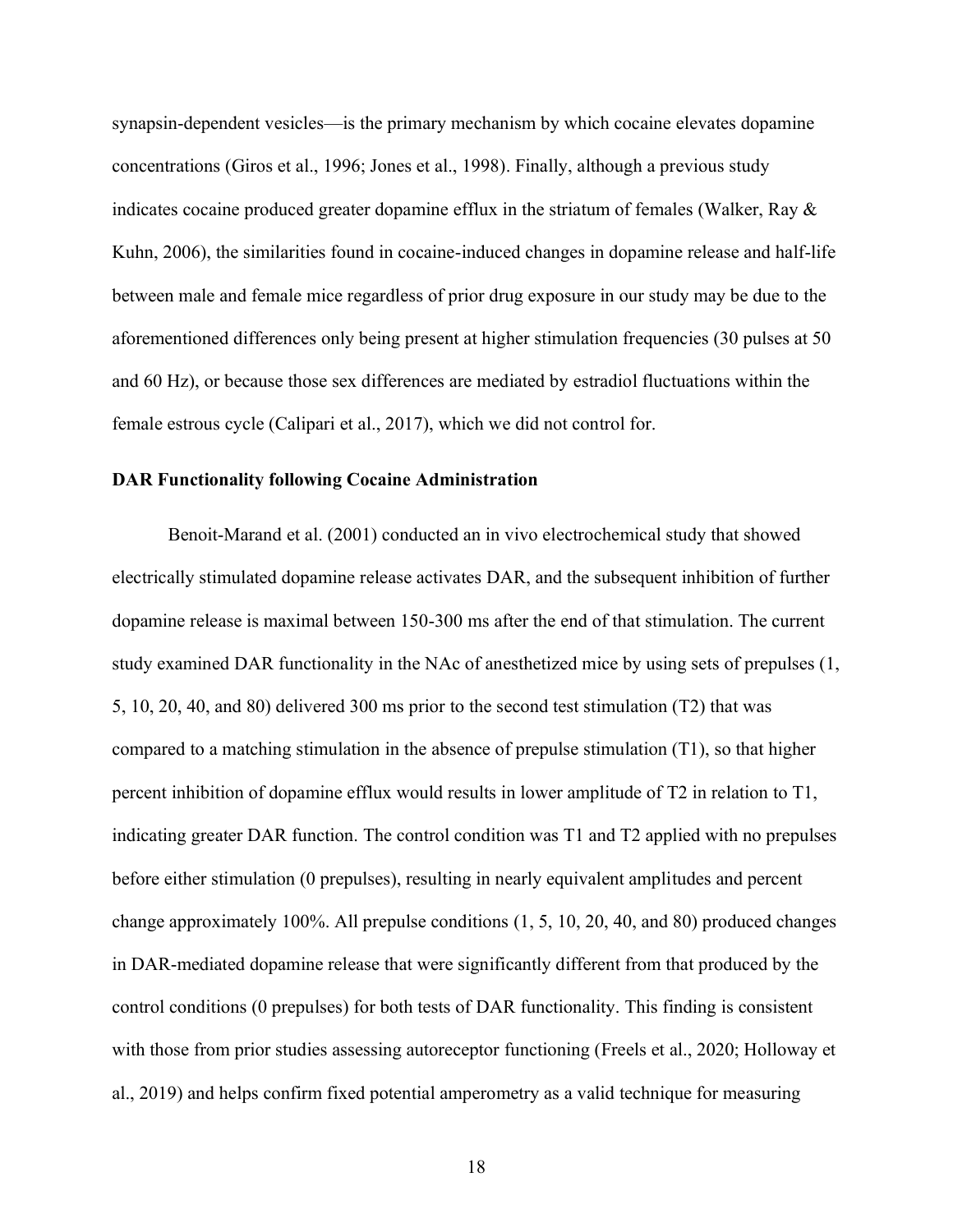autoinhibition of dopamine, especially given the need for a high temporal resolution to capture this transient event. An index of DAR functionality was then calculated for each autoreceptor test by averaging the DAR-mediated dopamine efflux across prepulse conditions. These indices allowed us to compare changes in DAR function across conditions. We found no sex differences in DAR functionality, which fits with findings from a similar study using pharmaceutical blockade of D2/3 receptors and electrochemical measures of dopamine release (Pitts et al., 2020).

The in-test injection of cocaine did alter DAR functioning. Specifically, DAR-mediated dopamine release was lower following mid-surgery cocaine administration, suggesting DAR functioning is elevated during DAT blockade. Given the paucity of prior research on DAR activity during peak cocaine effects, these are novel findings. However, more research is needed to determine the mechanistic cause. Cocaine-induced increases in DAR functioning could indicate that DAT and DAR directly communicate via the mutual downstream signaling molecule PKC $\beta$  (Foster et al., 2002; Namkung & Sibley, 2004), with DAT blockade signaling increases in DAR functioning, or another explanation could be that DAR work harder during DAT blockade because of increased activation via greater extracellular dopamine concentrations. A recent study by Robinson et al. (2017b) indicated that there may be drug-induced plasticity differences in certain splice variants of DAR, with the D2L (long) showing reduced desensitization (i.e., higher functioning) following acute cocaine exposure compared to D2S (short). Thus, it is not implausible that D2L may be contributing to this increase in DAR functionality immediately following cocaine exposure, but studies utilizing splice-specific genetic knockout mice paired with amperometric assessments of DAR function are needed further evaluate this possibility.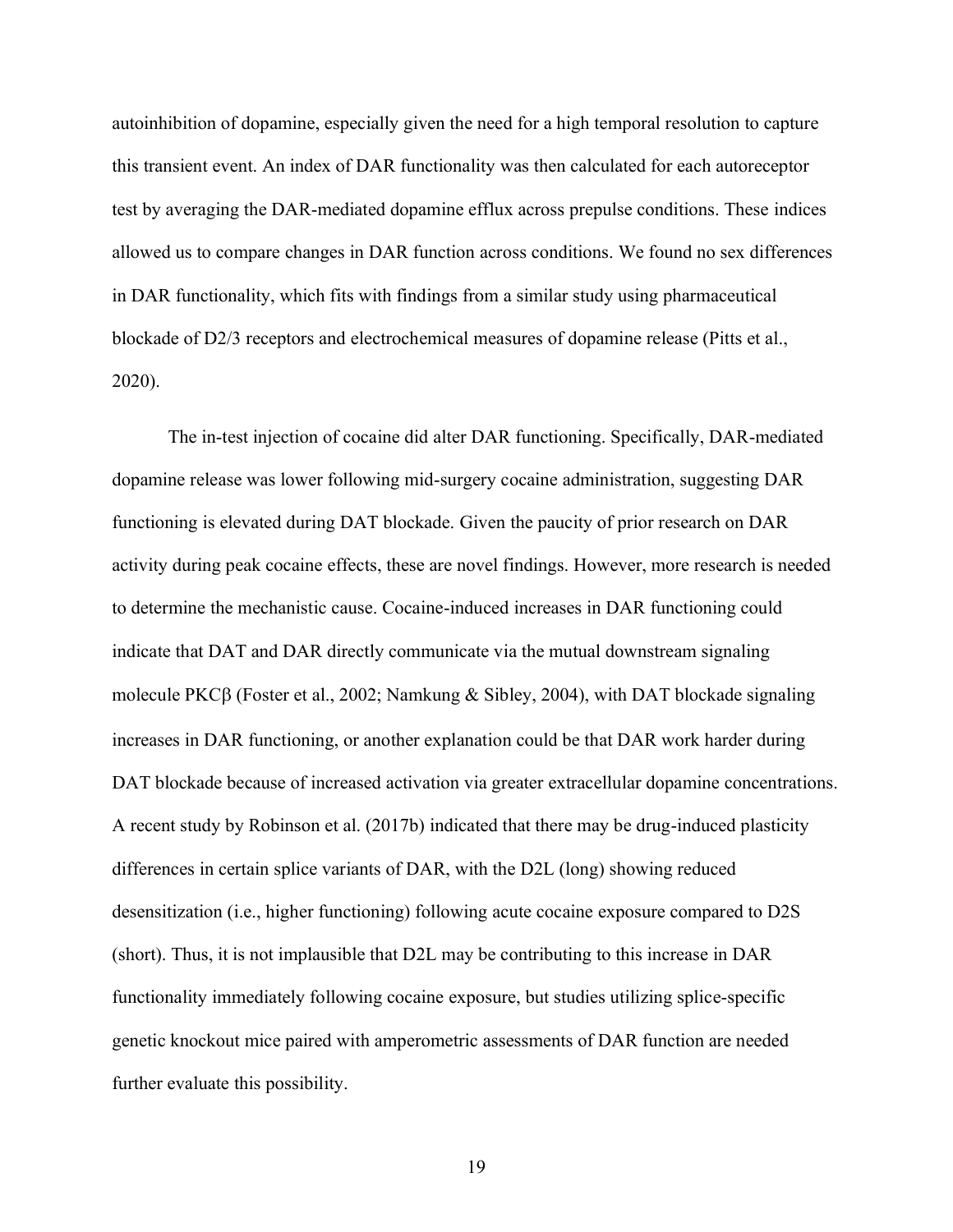Contrary to expectations, DAR functionality was not altered following chronic DAT blockade via cocaine administration when compared to saline-treated controls. This contradicts previous findings that DAR ability to inhibit dopamine release is diminished following chronic cocaine administration (Pierce, Duffy, & Kalivas, 1995; Jones et al, 1996). As stated previously, both of these studies applied the D2-agonist quinpirole to induce DAR inhibition, which lacks the specificity to distinguish between auto- and heteroreceptors, and may account for different findings from our study that utilized an amperometric approach for functional measurements. Furthermore, the results indicating attenuated DAR function following cocaine administration must be considered within the limitations of their methodological approaches: one study used microdialysis which has low temporal and spatial resolution, and the other used fast scan cyclic voltammetry in brain slices which partially limits the generalizability of the results. The study by Jones et al. (1996) also indicated that subcutaneous daily injections of cocaine induce sensitization while a continuous infusion regimen of cocaine lead to tolerance, and these were correspondingly associated with autoreceptor sub- and super-sensitivity. The possibility that route and schedule of administration affects whether tolerance or sensitization occurs has already been studied, with high intake resulting in tolerance and intermittent temporal patterns of intake leading to sensitization (Calipari et al., 2013). Thus, it is possible that our results would have been different if utilizing a different dosing regimen.

Although there is a lack of prior studies on i.p. injection regimens that produce tolerance and it was not directly evaluated here, it is still arguable that the cocaine regimen used in our study produced tolerance given that cocaine increases DAT surface expression (Fang & Rønnekleiv, 1999; Mash et al., 2002; Daws et al., 2002), and that cocaine-induced changes in dopamine half-lives were shorter for the cocaine-exposed group in our study. However, the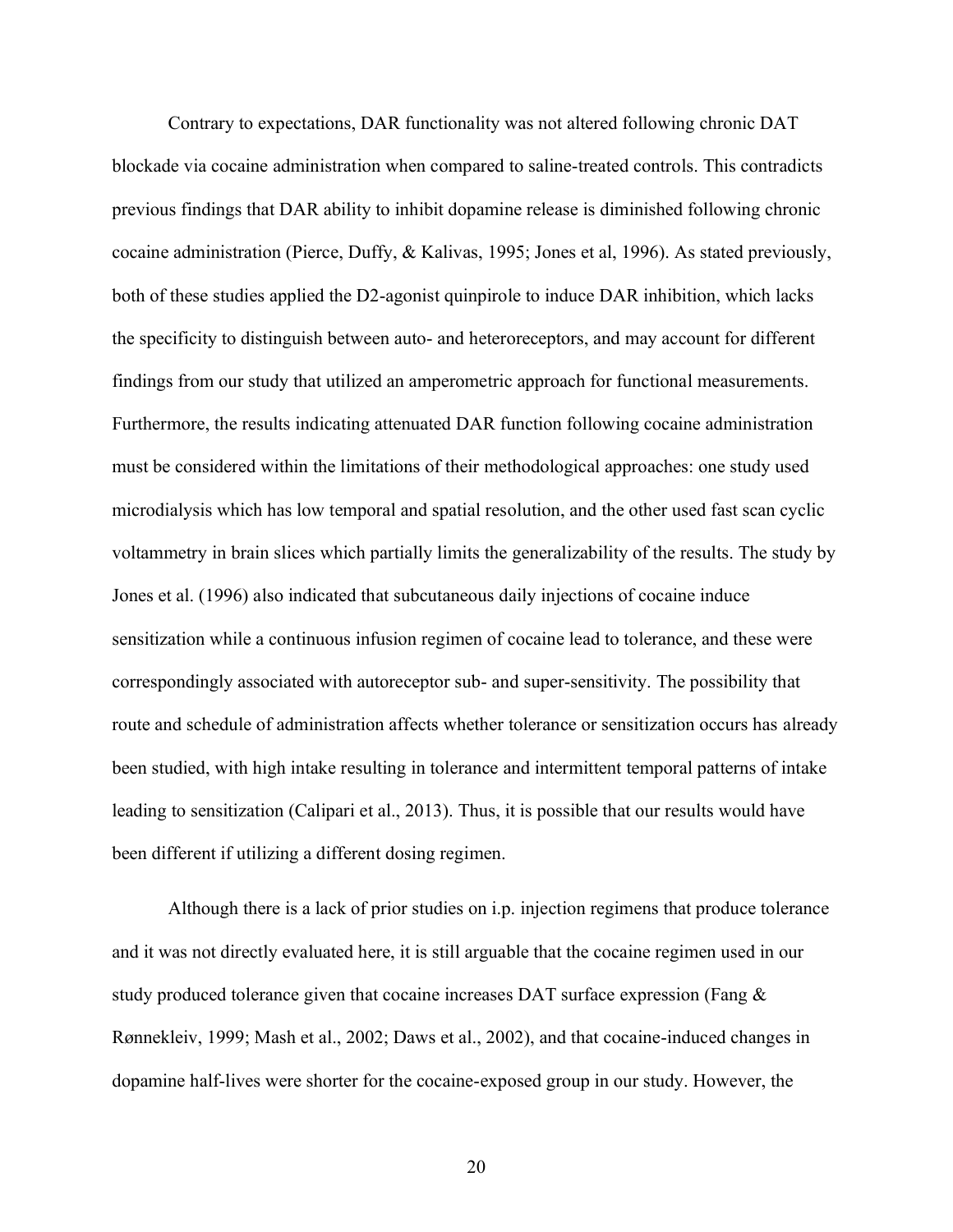question of whether tolerance leads to DAR super-sensitivity (Jones et al., 1996) remains unanswered. Our study shows potential markers of tolerance but no differences in the cocaine and saline pretreatment groups in DAR function, suggesting DAR are resistant to changes following chronic cocaine exposure despite changes in DAT. Similarly, a study by Robinson et al. (2017a) showed that DAR are resistant to agonist-induced internalization. Given that receptor trafficking is related to tolerance and sensitization and our findings that DAR function is unchanged following chronic cocaine exposure, DAR stability may serve a preservative function to alterations in neuroplasticity.

#### **Conclusions**

The results of this study helped further elucidate the reciprocal relationship between DAT and DAR functionality, and their impact on phasic dopamine transmission in the brain's mesolimbic circuit. Specifically, this study provided the novel finding that DAR activity is enhanced during peak cocaine effects. Additionally, it was shown that chronic cocaine exposure produces changes in DAT but not DAR activity. Taken together, these findings highlight the potential that DAR may offer compensatory action to changes in neurocircuitry following drug exposure. Still, the complexity of the DAR interactome offers many intricacies that need further evaluation. Future studies should seek to clarify how drug-induced states of tolerance and sensitization influence DAR action in the mesolimbic system, and, more broadly, how DAR or the molecules in its signaling cascade could be targets for pharmacological restoration of disrupted dopamine homeostasis brought on by drugs of abuse.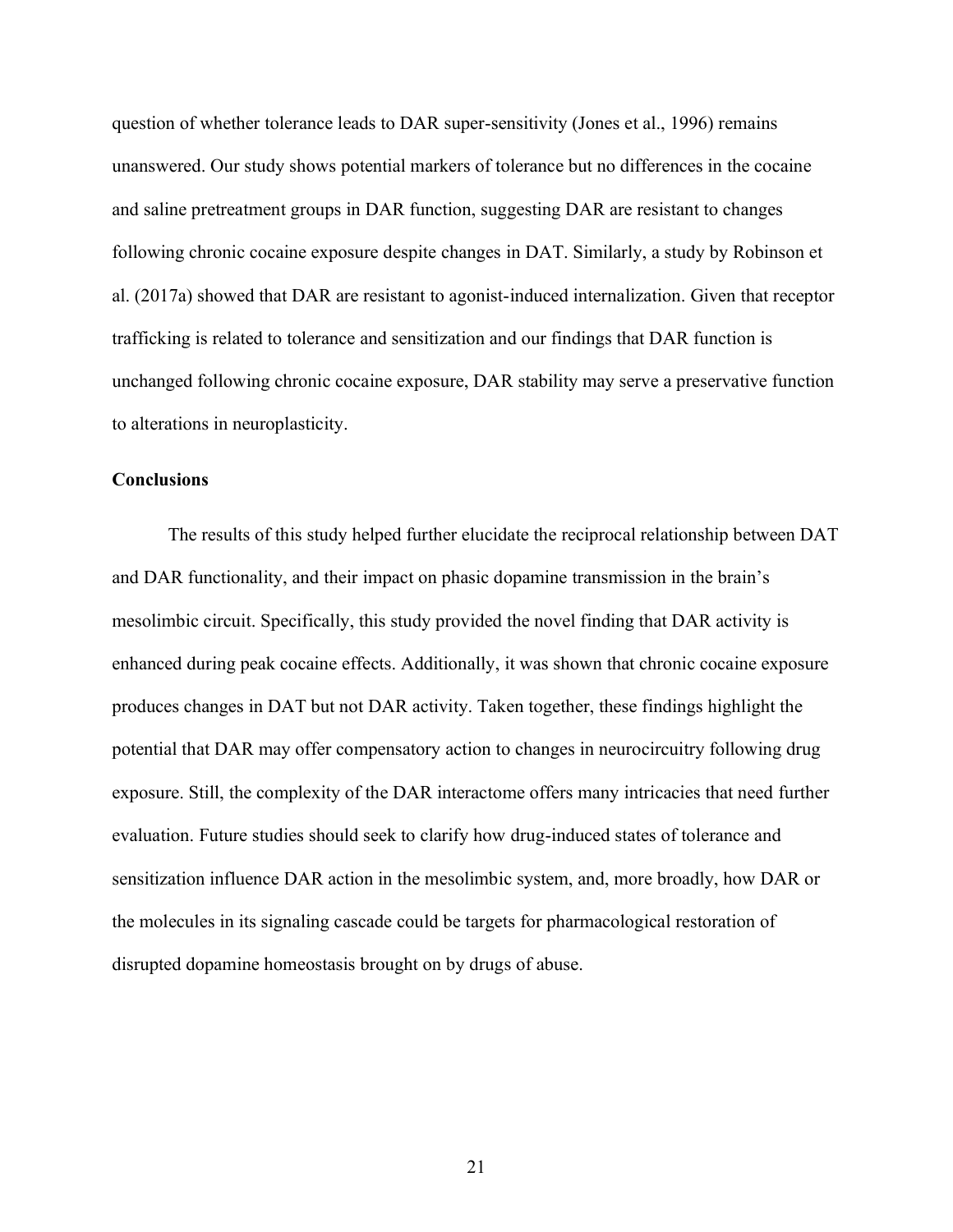#### References

- Beaulieu, J. M., & Gainetdinov, R. R. (2011). The physiology, signaling, and pharmacology of dopamine receptors. *Pharmacological reviews*, *63*(1), 182-217. doi: 10.1124/pr.110.002642
- Beckstead, M. J., Grandy, D. K., Wickman, K., & Williams, J. T. (2004). Vesicular dopamine release elicits an inhibitory postsynaptic current in midbrain dopamine neurons. *Neuron*, *42*(6), 939-946. doi: 10.1016/j.neuron.2004.05.019
- Bello, E.P., Mateo, Y., Gelman, D.M., Noaín, D., Shin, J.H., Low, M.J., Alvarez, V.A., Lovinger, D.M., & Rubinstein, M. (2011). Cocaine supersensitivity and enhanced motivation for reward in mice lacking dopamine D 2 autoreceptors. *Nature neuroscience*, *14*(8), 1033-1038. doi: 10.1038/nn.2862
- Benoit-Marand, M., Borrelli, E., & Gonon, F. (2001). Inhibition of dopamine release via presynaptic D2 receptors: time course and functional characteristics in vivo. *Journal of Neuroscience, 21*(23), 9134-9141. doi: 10.1523/JNEUROSCI.21-23-09134.2001
- Berridge, K. C., & Robinson, T. E. (1998). What is the role of dopamine in reward: hedonic impact, reward learning, or incentive salience?. *Brain research reviews*, *28*(3), 309-369. doi: 10.1016/S0165-0173(98)00019-8
- Cagniard, B., Balsam, P. D., Brunner, D., & Zhuang, X. (2006). Mice with chronically elevated dopamine exhibit enhanced motivation, but not learning, for a food reward. *Neuropsychopharmacology*, *31*(7), 1362-1370. doi: 10.1038/sj.npp.1300966
- Calipari, E. S., Ferris, M. J., & Jones, S. R. (2014). Extended access of cocaine self‐ administration results in tolerance to the dopamine‐elevating and locomotor‐stimulating effects of cocaine. *Journal of neurochemistry, 128*(2), 224-232. doi: 10.1111/jnc.12452
- Calipari, E.S., Juarez, B., Morel, C., Walker, D.M., Cahill, M.E., Ribeiro, E., Roman-Ortiz, C., Ramakrishnan, C., Deisseroth, K., Han, M.H. and Nestler, E.J., 2017. Dopaminergic dynamics underlying sex-specific cocaine reward. *Nature communications*, *8*(1), pp.1-15. doi: 10.1038/ncomms13877
- Cardozo, D. L., & Bean, B. P. (1995). Voltage-dependent calcium channels in rat midbrain dopamine neurons: modulation by dopamine and GABAB receptors. *Journal of neurophysiology*, *74*(3), 1137-1148. doi: 10.1152/jn.1995.74.3.1137
- Cass, W. A., & Gerhardt, G. A. (1994). Direct in vivo evidence that D2 dopamine receptors can modulate dopamine uptake. *Neuroscience letters*, *176*(2), 259-263. doi: 10.1016/0304- 3940(94)90096-5
- Chen, R., Tilley, M.R., Wei, H., Zhou, F., Zhou, F.M., Ching, S., Quan, N., Stephens, R.L., Hill, E.R., Nottoli, T., & Han, D.D. (2006). Abolished cocaine reward in mice with a cocaineinsensitive dopamine transporter. *Proceedings of the National Academy of Sciences*, *103*(24), 9333-9338. doi: 10.1073/pnas.0600905103
- Chow, J. J., Nickell, J. R., Darna, M., & Beckmann, J. S. (2016). Toward isolating the role of dopamine in the acquisition of incentive salience attribution. *Neuropharmacology, 109*, 320-331. doi: 10.1016/j.neuropharm.2016.06.028
- Courtney, N. A., Mamaligas, A. A., & Ford, C. P. (2012). Species differences in somatodendritic dopamine transmission determine D2-autoreceptor-mediated inhibition of ventral tegmental area neuron firing. *Journal of Neuroscience*, *32*(39), 13520-13528. doi: 10.1523/JNEUROSCI.2745-12.2012
- Dalley, J.W., Fryer, T.D., Brichard, L., Robinson, E.S., Theobald, D.E., Lääne, K., Peña, Y., Murphy, E.R., Shah, Y., Probst, K. & Abakumova, I. (2007). Nucleus accumbens D2/3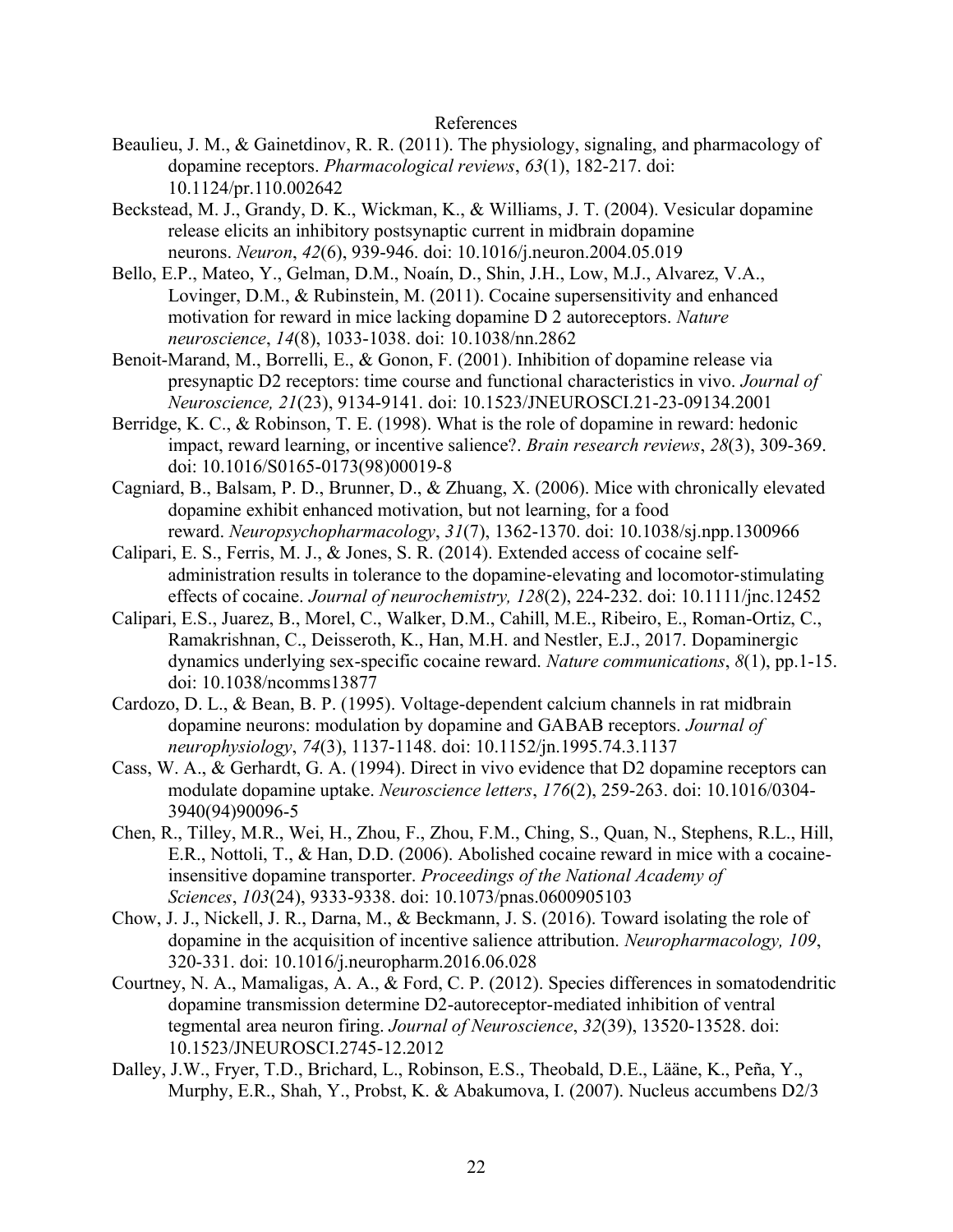receptors predict trait impulsivity and cocaine reinforcement. *Science, 315*(5816), 1267- 1270. doi: 10.1126/science.1137073

- Daws, L. C., Callaghan, P. D., Morón, J. A., Kahlig, K. M., Shippenberg, T. S., Javitch, J. A., & Galli, A. (2002). Cocaine increases dopamine uptake and cell surface expression of dopamine transporters. *Biochemical and biophysical research communications*, *290*(5), 1545-1550. doi: 10.1006/bbrc.2002.6384
- De Jong, J.W., Roelofs, T.J., Mol, F.M., Hillen, A.E., Meijboom, K.E., Luijendijk, M.C., Van Der Eerden, H.A., Garner, K.M., Vanderschuren, L.J., & Adan, R.A. (2015). Reducing ventral tegmental dopamine D2 receptor expression selectively boosts incentive motivation. *Neuropsychopharmacology, 40*(9), 2085-2095. doi: 10.1038/npp.2015.60
- Dunlop, B. W., & Nemeroff, C. B. (2007). The role of dopamine in the pathophysiology of depression. *Archives of general psychiatry*, *64*(3), 327-337. doi: 10.1001/archpsyc.64.3.327
- Elkins, I. J., McGue, M., & Iacono, W. G. (2007). Prospective effects of attentiondeficit/hyperactivity disorder, conduct disorder, and sex on adolescent substance use and abuse. *Archives of general psychiatry*, *64*(10), 1145-1152. doi: 10.1001/archpsyc.64.10.1145
- Estes, M. K., Freels, T. G., Prater, W. T., & Lester, D. B. (2019). Systemic oxytocin administration alters mesolimbic dopamine release in mice. *Neuroscience*, *408*, 226-238. doi: 10.1016/j.neuroscience.2019.04.006
- Fang, Y., & Rønnekleiv, O. K. (1999). Cocaine upregulates the dopamine transporter in fetal rhesus monkey brain. Journal of Neuroscience, 19(20), 8966-8978. doi: 10.1523/JNEUROSCI.19-20-08966.1999
- Fielding, J. R., Rogers, T. D., Meyer, A. E., Miller, M. M., Nelms, J. L., Mittleman, G., Blaha, C.D., & Sable, H. J. (2013). Stimulation-evoked dopamine release in the nucleus accumbens following cocaine administration in rats perinatally exposed to polychlorinated biphenyls. *Toxicological Sciences, 136*(1), 144-153. doi: 10.1093/toxsci/kft171
- Ford, C. P. (2014). The role of D2-autoreceptors in regulating dopamine neuron activity and transmission. *Neuroscience*, *282*, 13-22. doi: 10.1016/j.neuroscience.2014.01.025
- Ford, C. P., Gantz, S. C., Phillips, P. E., & Williams, J. T. (2010). Control of extracellular dopamine at dendrite and axon terminals. *Journal of Neuroscience, 30*(20), 6975-6983. doi: 10.1523/JNEUROSCI.1020-10.2010
- Forster, G.L., & Blaha, C.D. (2003). Pedunculopontine tegmental stimulation evokes striatal dopamine efflux by activation of acetylcholine and glutamate receptors in the midbrain and pons of the rat. *European Journal of Neuroscience 17*, 751–762. doi: 10.1046/j.1460-9568.2003.02511.x
- Foster, J. D., Pananusorn, B., & Vaughan, R. A. (2002). Dopamine transporters are phosphorylated on N-terminal serines in rat striatum. *Journal of Biological Chemistry*, *277*(28), 25178-25186. doi: 10.1074/jbc.M200294200
- Fulton, S., Thibault, D., Mendez, J.A., Lahaie, N., Tirotta, E., Borrelli, E., Bouvier, M., Tempel, B.L. & Trudeau, L.E. (2011). Contribution of Kv1. 2 voltage-gated potassium channel to D2 autoreceptor regulation of axonal dopamine overflow. *Journal of Biological Chemistry*, *286*(11), 9360-9372. doi: 10.1074/jbc.M110.153262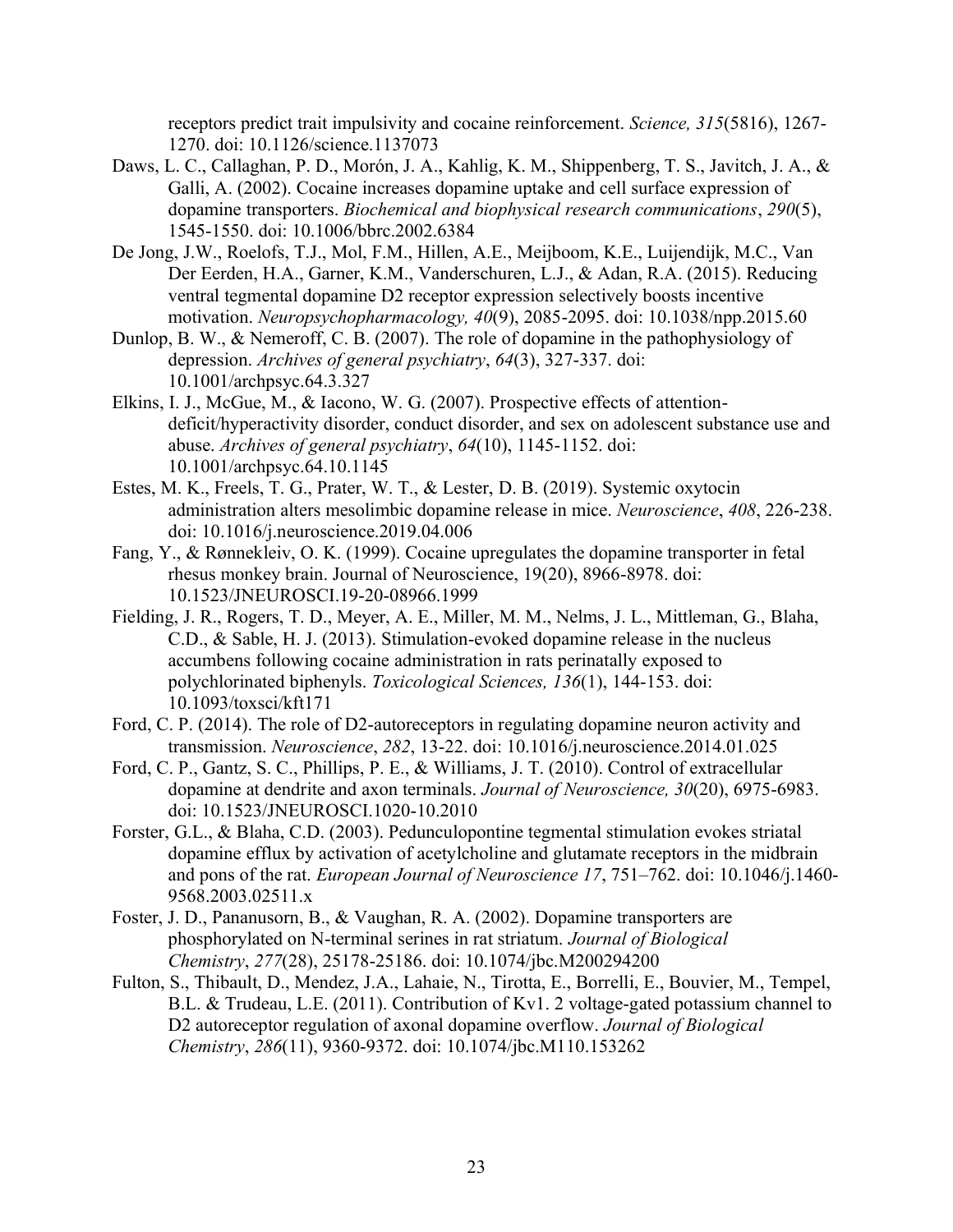- Giros, B., Jaber, M., Jones, S. R., Wightman, R. M., & Caron, M. G. (1996). Hyperlocomotion and indifference to cocaine and amphetamine in mice lacking the dopamine transporter. *Nature*, *379*(6566), 606-612. doi: 10.1038/379606a0
- Holloway, Z. R., Freels, T. G., Comstock, J. F., Nolen, H. G., Sable, H. J., & Lester, D. B. (2019). Comparing phasic dopamine dynamics in the striatum, nucleus accumbens, amygdala, and medial prefrontal cortex. *Synapse*, *73*(2), e22074. doi: 10.1002/syn.22074
- Holroyd, K.B., Adrover, M.F., Fuino, R.L., Bock, R., Kaplan, A.R., Gremel, C.M., Rubinstein, M., & Alvarez, V.A. (2015). Loss of feedback inhibition via D2 autoreceptors enhances acquisition of cocaine taking and reactivity to drug-paired cues. *Neuropsychopharmacology, 40*(6), 1495-1509. doi: 10.1038/npp.2014.336
- Jones, S. R., Gainetdinov, R. R., Hu, X. T., Cooper, D. C., Wightman, R. M., White, F. J., & Caron, M. G. (1999). Loss of autoreceptor functions in mice lacking the dopamine transporter. *Nature neuroscience, 2*(7), 649-655. doi: 10.1038/10204
- Jones, S. R., Gainetdinov, R. R., Jaber, M., Giros, B., Wightman, R. M., & Caron, M. G. (1998). Profound neuronal plasticity in response to inactivation of the dopamine transporter. *Proceedings of the National Academy of Sciences*, *95*(7), 4029-4034. doi: 10.1073/pnas.95.7.4029
- Jones, S. R., Wightman, R. M., Lee, T. H., & Ellinwood, E. H. (1996). Effects of intermittent and continuous cocaine administration on dopamine release and uptake regulation in the striatum: in vitro voltammetric assessment. *Psychopharmacology*, *126*(4), 331-338. doi: 10.1007/BF02247384
- Koob, G. F., & Volkow, N. D. (2010). Neurocircuitry of addiction. *Neuropsychopharmacology, 35*(1), 217-238. doi: 10.1038/npp.2009.110
- Lester, D. B., Rogers, T. D., & Blaha, C. D. (2010). Acetylcholine-dopamine interactions in the pathophysiology and treatment of CNS disorders. *CNS neuroscience & therapeutics, 16*(3), 137-162. doi: 10.1111/j.1755-5949.2010.00142.x
- Lüscher, C., & Malenka, R. C. (2011). Drug-evoked synaptic plasticity in addiction: from molecular changes to circuit remodeling. *Neuron, 69*(4), 650-663. doi: 10.1016/j.neuron.2011.01.017
- Martel, P., Leo, D., Fulton, S., Berard, M., & Trudeau, L. E. (2011). Role of Kv1 potassium channels in regulating dopamine release and presynaptic D2 receptor function. *PloS one*, *6*(5), e20402. doi: 10.1371/journal.pone.0020402
- Mash, D. C., Pablo, J., Ouyang, Q., Hearn, W. L., & Izenwasser, S. (2002). Dopamine transport function is elevated in cocaine users. *Journal of neurochemistry*, *81*(2), 292-300. v10.1046/j.1471-4159.2002.00820.x
- Mayfield, R. D., & Zahniser, N. R. (2001). Dopamine D2 receptor regulation of the dopamine transporter expressed in Xenopus laevis oocytes is voltage-independent. *Molecular pharmacology*, *59*(1), 113-121. doi: 10.1124/mol.59.1.113
- McGinnis, M. M., Siciliano, C. A., & Jones, S. R. (2016). Dopamine D3 autoreceptor inhibition enhances cocaine potency at the dopamine transporter. *Journal of neurochemistry, 138*(6), 821–829. doi: 10.1111/jnc.13732
- Michael, D. J., & Wightman, R. M. (1999). Electrochemical monitoring of biogenic amine neurotransmission in real time. *Journal of pharmaceutical and biomedical analysis, 19*(1- 2), 33-46. doi: 10.1016/S0731-7085(98)00145-9
- Mittleman, G., Call, S.B., Cockroft, J.L., Goldowitz, D., Matthews, D.B., & Blaha, C.D. (2011). Dopamine dynamics associated with, and resulting from, schedule-induced alcohol self-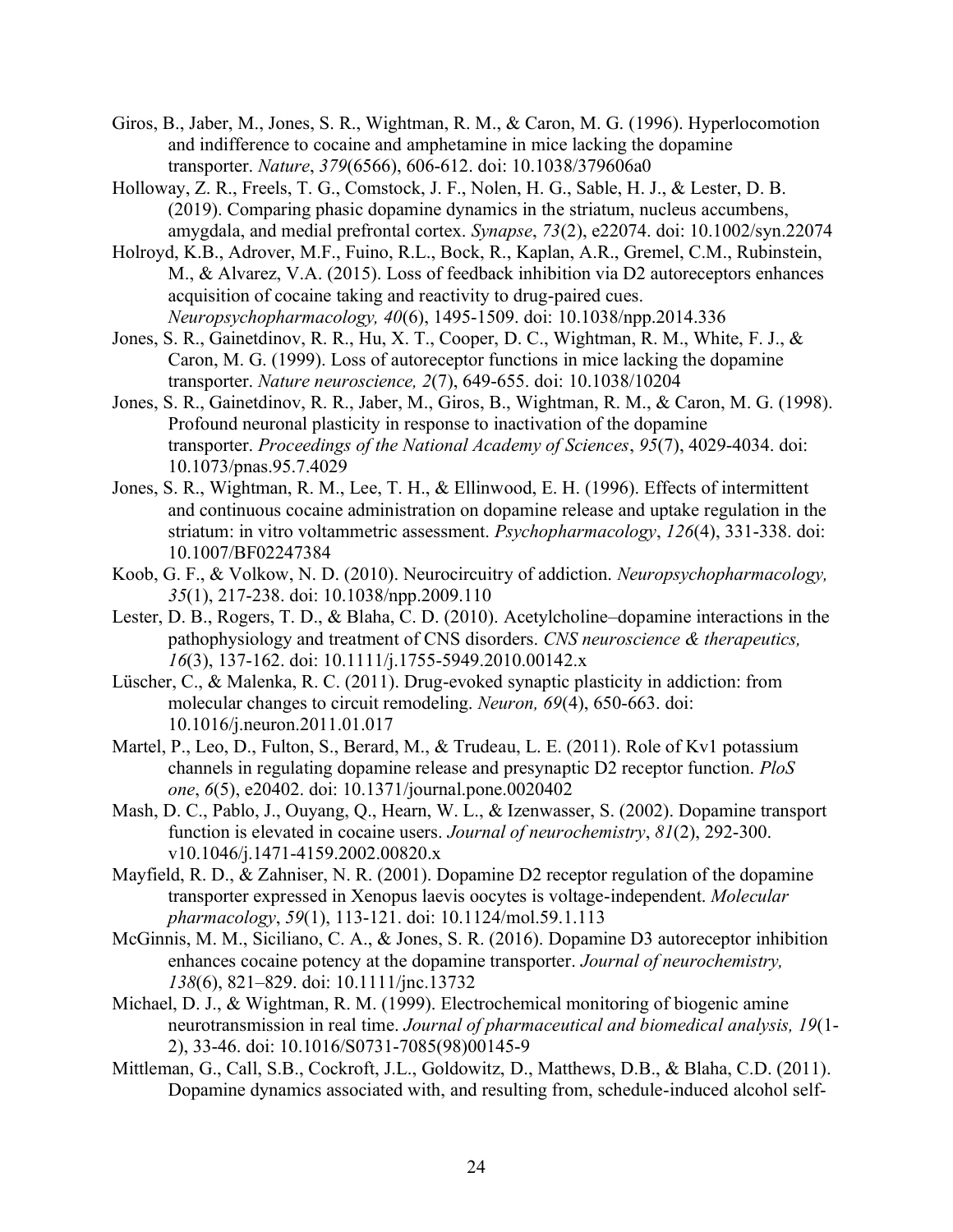administration: analyses in dopamine transporter knockout mice. *Alcohol, 45*, 325-339. doi: 10.1016/j.alcohol.2010.12.006

- Namkung, Y., & Sibley, D. R. (2004). Protein kinase C mediates phosphorylation, desensitization, and trafficking of the D2 dopamine receptor. *Journal of Biological Chemistry*, *279*(47), 49533-49541.doi: 10.1074/jbc.M408319200
- Nestler, E. J. (2005). Is there a common molecular pathway for addiction?. *Nature neuroscience*, *8*(11), 1445-1449. doi: 10.1038/nn1578
- Nestler, E. J., & Carlezon Jr, W. A. (2006). The mesolimbic dopamine reward circuit in depression. *Biological psychiatry*, *59*(12), 1151-1159. doi: 10.1016/j.biopsych.2005.09.018
- Neve, K. A., Ford, C. P., Buck, D. C., Grandy, D. K., Neve, R. L., & Phillips, T. J. (2013). Normalizing dopamine D2 receptor-mediated responses in D2 null mutant mice by virusmediated receptor restoration: comparing D2L and D2S. *Neuroscience*, *248*, 479-487. doi: 10.1016/j.neuroscience.2013.06.035
- Paxinos, G., & Fanklin, K. B. J. (2001). *The mouse brain in stereotaxic coordinates* (2<sup>nd</sup> ed.). San Diego, CA: Academic Press.
- Phillips, P. E., & Stamford, J. A. (2000). Differential recruitment of N-, P-and Q-type voltageoperated calcium channels in striatal dopamine release evoked by 'regular' and 'burst' firing. *Brain research*, *884*(1-2), 139-146. doi: 10.1016/S0006-8993(00)02958-9
- Pierce, R. C., Duffy, P., & Kalivas, P. W. (1995). Sensitization to cocaine and dopamine autoreceptor subsensitivity in the nucleus accumbens. *Synapse*, *20*(1), 33-36. doi: 10.1002/syn.890200106
- Pitts, E. G., Stowe, T. A., Christensen, B. A., & Ferris, M. J. (2020). Comparing dopamine release, uptake, and D2 autoreceptor function across the ventromedial to dorsolateral striatum in adolescent and adult male and female rats*. Neuropharmacology, 175*, 108163. doi: 10.1016/j.neuropharm.2020.108163
- Pothos, E. N., Przedborski, S., Davila, V., Schmitz, Y., & Sulzer, D. (1998). D2-Like dopamine autoreceptor activation reduces quantal size in PC12 cells. *Journal of Neuroscience*, *18*(15), 5575-5585. doi: 10.1523/JNEUROSCI.18-15-05575.1998
- Prater, W. T., Swamy, M., Beane, M. D., & Lester, D. B. (2018). Examining the effects of common laboratory methods on the sensitivity of carbon fiber electrodes in amperometric recordings of dopamine. *Journal of Behavioral and Brain Science, 8*(03), 117. doi: 10.4236/jbbs.2018.83007
- Robinson, B.G., Bunzow, J.R., Grimm, J.B., Lavis, L.D., Dudman, J.T., Brown, J., Neve, K.A., & Williams, J.T. (2017a). Desensitized D2 autoreceptors are resistant to trafficking. *Scientific reports, 7*(1), 1-14. doi: 10.1038/s41598-017-04728-z
- Robinson, B. G., Condon, A. F., Radl, D., Borrelli, E., Williams, J. T., & Neve, K. A. (2017b). Cocaine-induced adaptation of dopamine D2S, but not D2L autoreceptors. *Elife*, *6*, e31924. doi: 10.7554/eLife.31924
- Salamone, J. D., & Correa, M. (2012). The mysterious motivational functions of mesolimbic dopamine. *Neuron*, *76*(3), 470-485. doi: 10.1016/j.neuron.2012.10.021
- Salamone, J. D., Correa, M., Mingote, S. M., Weber, S. M., & Farrar, A. M. (2006). Nucleus accumbens dopamine and the forebrain circuitry involved in behavioral activation and effort-related decision making: implications for understanding anergia and psychomotor slowing in depression. *Current Psychiatry Reviews*, *2*(2), 267-280. doi: 10.2174/157340006776875914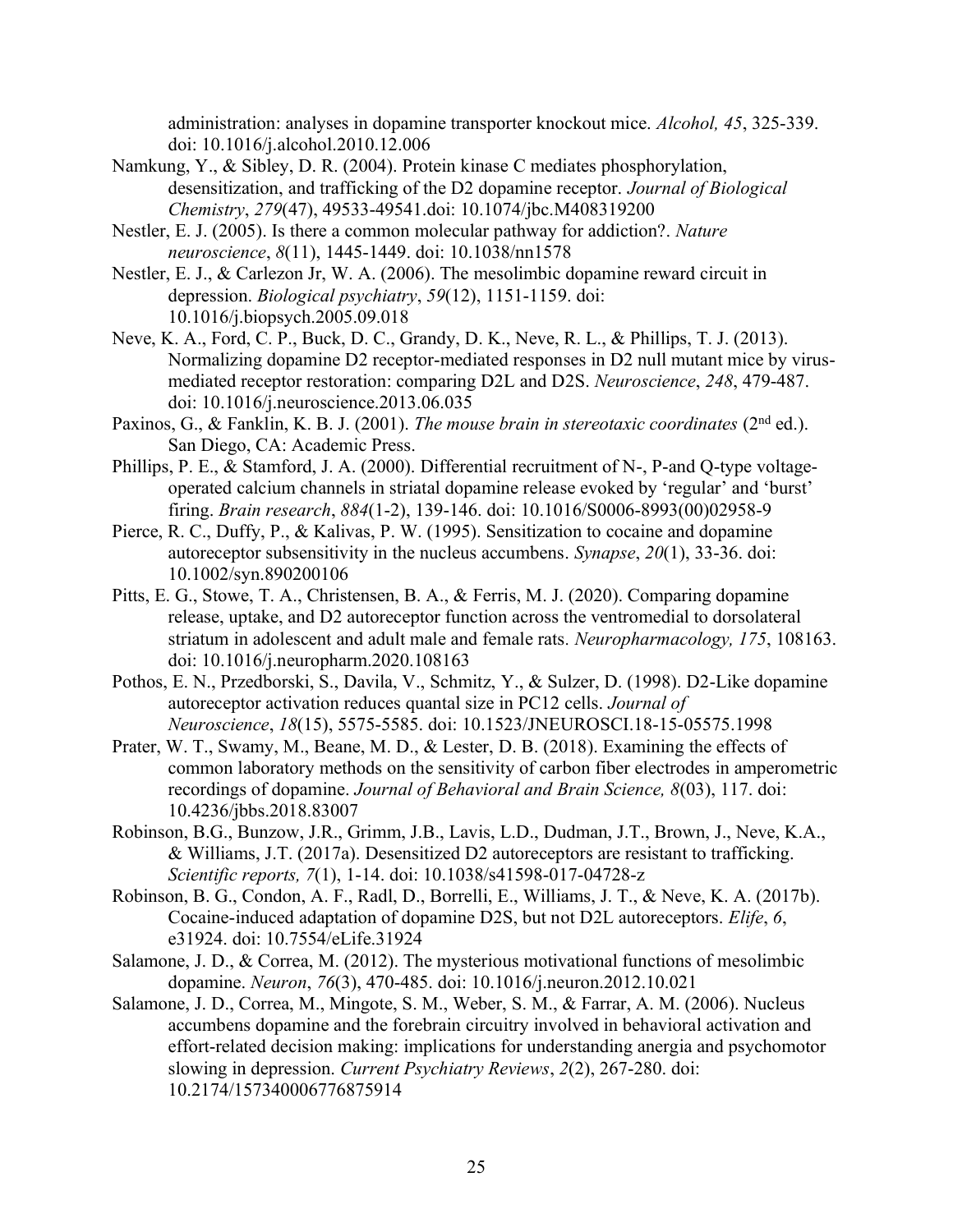- Schmitz, Y., Benoit‐Marand, M., Gonon, F., & Sulzer, D. (2003). Presynaptic regulation of dopaminergic neurotransmission. *Journal of neurochemistry, 87*(2), 273-289. doi: 10.1046/j.1471-4159.2003.02050.x
- Siciliano, C. A., & Jones, S. R. (2017). Cocaine potency at the dopamine transporter tracks discrete motivational states during cocaine self-administration. *Neuropsychopharmacology*, *42*(9), 1893-1904. doi: 10.1038/npp.2017.24
- Singer, B.F., Guptaroy, B., Austin, C.J., Wohl, I., Lovic, V., Seiler, J.L., Vaughan, R.A., Gnegy, M.E., Robinson, T.E., & Aragona, B.J. (2016). Individual variation in incentive salience attribution and accumbens dopamine transporter expression and function. *European Journal of Neuroscience*, *43*(5), 662-670. doi: 10.1111/ejn.13134
- Thomsen, M., Han, D. D., Gu, H. H., & Caine, S. B. (2009). Lack of cocaine self-administration in mice expressing a cocaine-insensitive dopamine transporter. *Journal of Pharmacology and Experimental Therapeutics*, *331*(1), 204-211. doi: 10.1124/jpet.109.156265
- Treadway, M. T., & Zald, D. H. (2011). Reconsidering anhedonia in depression: lessons from translational neuroscience. *Neuroscience & Biobehavioral Reviews, 35*(3), 537-555. doi: 10.1016/j.neubiorev.2010.06.006
- Trifilieff, P., Feng, B., Urizar, E., Winiger, V., Ward, R.D., Taylor, K.M., Martinez, D., Moore, H., Balsam, P.D., Simpson, E.H., & Javitch, J.A. (2013). Increasing dopamine D2 receptor expression in the adult nucleus accumbens enhances motivation. *Molecular psychiatry, 18*(9), 1025-1033. doi: 10.1038/mp.2013.57
- Truong, J. G., Newman, A. H., Hanson, G. R., & Fleckenstein, A. E. (2004). Dopamine D2 receptor activation increases vesicular dopamine uptake and redistributes vesicular monoamine transporter-2 protein. *European journal of pharmacology*, *504*(1-2), 27-32. doi: 10.1016/j.ejphar.2004.09.049
- Tye, K.M., Mirzabekov, J.J., Warden, M.R., Ferenczi, E.A., Tsai, H.C., Finkelstein, J., Kim, S.Y., Adhikari, A., Thompson, K.R., Andalman, A.S., & Gunaydin, L.A. (2013). Dopamine neurons modulate neural encoding and expression of depression-related behaviour. *Nature*, *493*(7433), 537-541. doi: 10.1038/nature11740
- Venton, B.J., Seipel, A.T., Phillips, P.E., Wetsel, W.C., Gitler, D., Greengard, P., Augustine, G.J. & Wightman, R.M. (2006). Cocaine increases dopamine release by mobilization of a synapsin-dependent reserve pool. *Journal of Neuroscience, 26*(12), 3206-3209. doi: 10.1523/JNEUROSCI.4901-04.2006
- Volkow, N.D., Wang, G.J., Fischman, M.W., Foltin, R.W., Fowler, J.S., Abumrad, N.N., Vitkun, S., Logan, J., Gatley, S.J., Pappas, N. & Hitzemann, R. (1997). Relationship between subjective effects of cocaine and dopamine transporter occupancy. *Nature*, *386*(6627), 827-830. doi: 10.1038/386827a0
- Volkow, N.D., Wang, G.J., Kollins, S.H., Wigal, T.L., Newcorn, J.H., Telang, F., Fowler, J.S., Zhu, W., Logan, J., Ma, Y. Pradhan, K., Wong, C., & Swanson, J.M. (2009). Evaluating dopamine reward pathway in ADHD: clinical implications. *Jama*, *302*(10), 1084-1091. doi: 10.1001/jama.2009.1308
- Volkow, N.D., Wang, G.J., Newcorn, J.H., Kollins, S.H., Wigal, T.L., Telang, F., Fowler, J.S., Goldstein, R.Z., Klein, N., Logan, J. & Wong, C. (2011). Motivation deficit in ADHD is associated with dysfunction of the dopamine reward pathway. *Molecular psychiatry*, *16*(11), 1147-1154. doi: 10.1038/mp.2010.97
- Volkow, N.D., Wang, G.J., Newcorn, J., Telang, F., Solanto, M.V., Fowler, J.S., Logan, J., Ma, Y., Schulz, K., Pradhan, K. & Wong, C. (2007). Depressed dopamine activity in caudate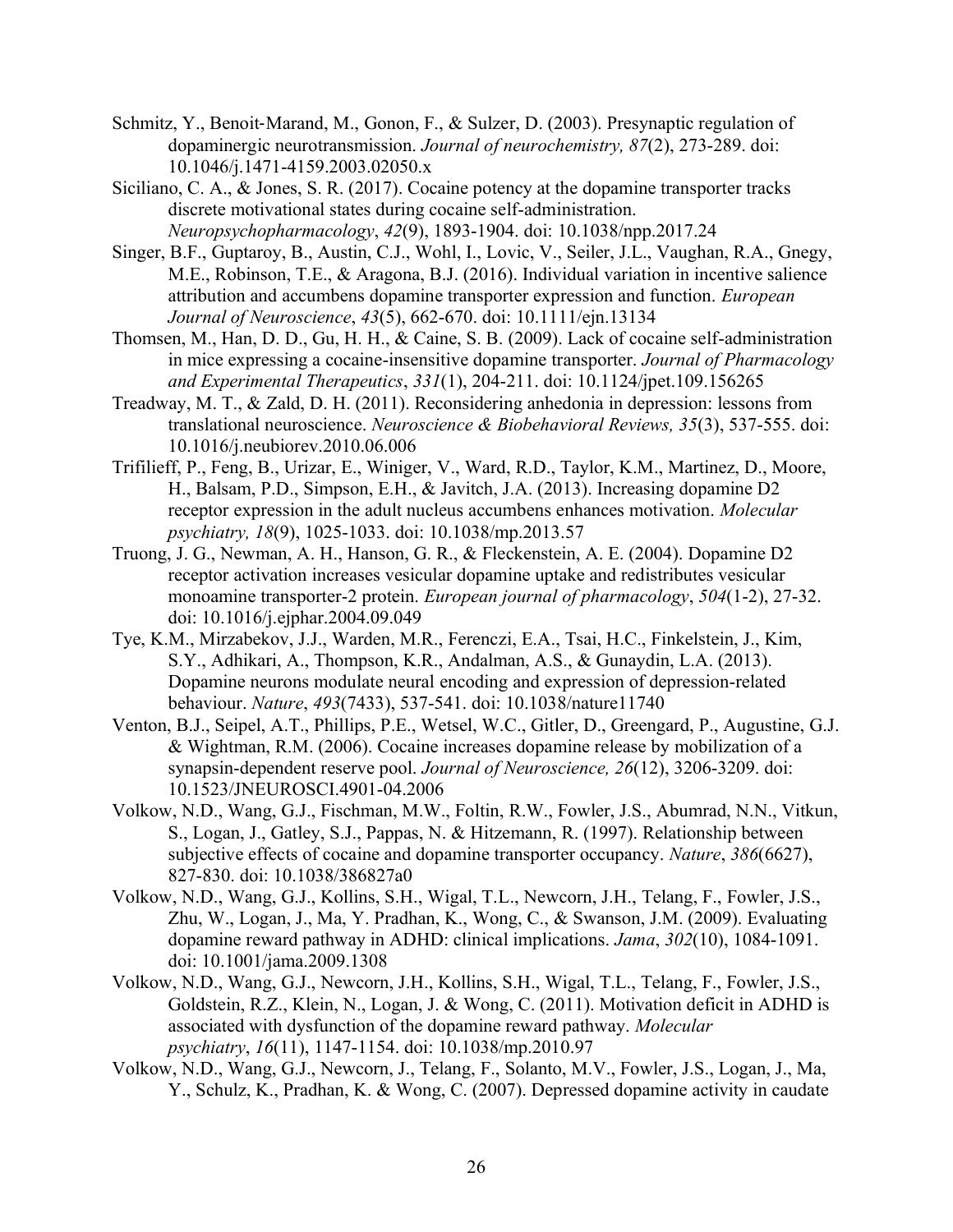and preliminary evidence of limbic involvement in adults with attentiondeficit/hyperactivity disorder. *Archives of general psychiatry*, *64*(8), 932-940. doi: 10.1001/archpsyc.64.8.932

- Walker, Q. D., Ray, R., & Kuhn, C. M. (2006). Sex differences in neurochemical effects of dopaminergic drugs in rat striatum. *Neuropsychopharmacology*, *31*(6), 1193-1202. doi: 10.1038/sj.npp.1300915
- Wolf, M. E., & Roth, R. H. (1990). Autoreceptor regulation of dopamine synthesis. *Annals of the New York Academy of Sciences*, *604*(1), 323-343. doi: 10.1111/j.1749- 6632.1990.tb32003.x
- Wu, Q., Reith, M. E., Walker, Q. D., Kuhn, C. M., Carroll, F. I., & Garris, P. A. (2002). Concurrent autoreceptor-mediated control of dopamine release and uptake during neurotransmission: an in vivo voltammetric study. *Journal of Neuroscience*, *22*(14), 6272-6281. doi: 10.1523/JNEUROSCI.22-14-06272.2002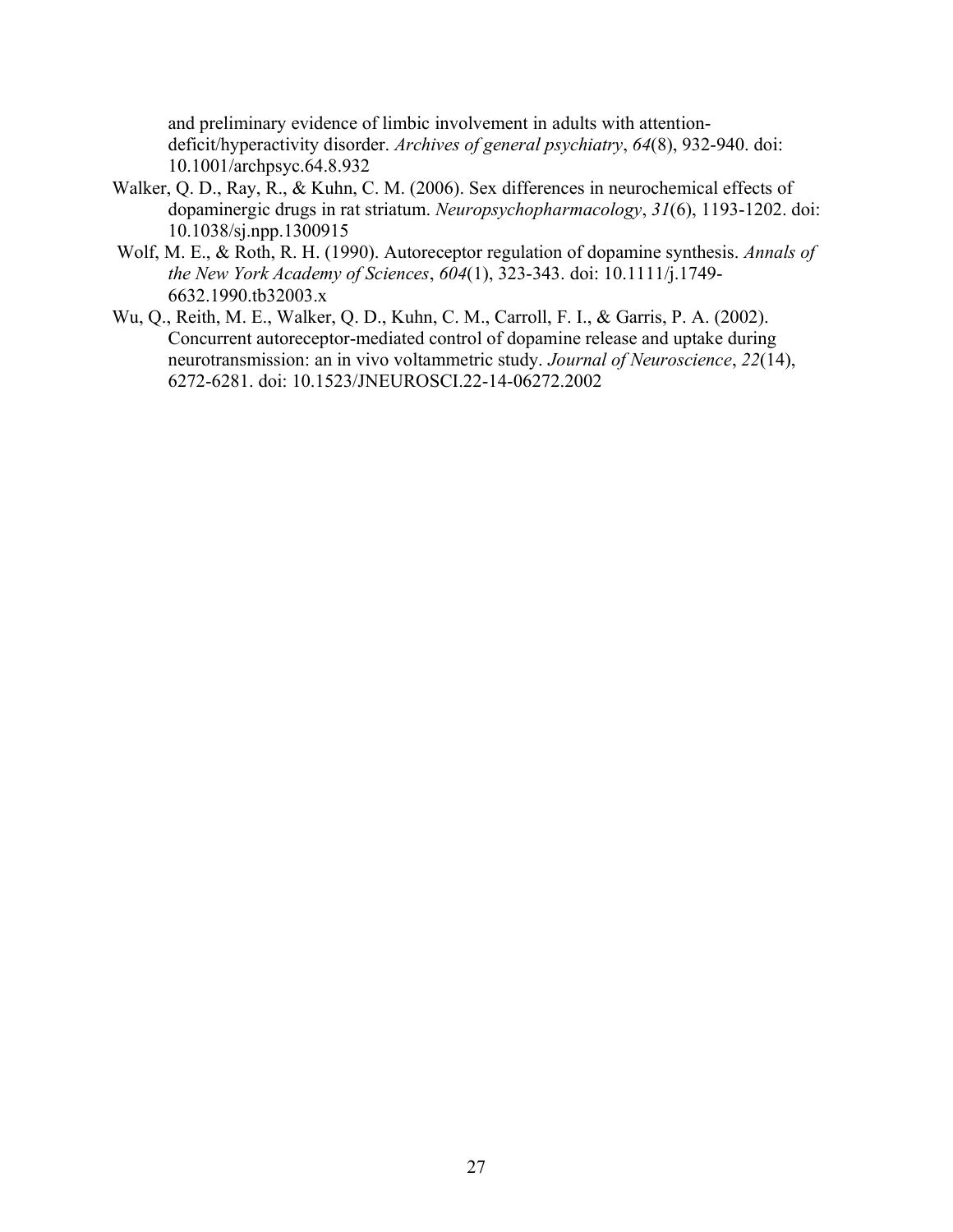#### **Appendix**

| <b>Strain</b> |    | <b>Sex</b> | Treatment | <b>Drug Challenge</b> |  |
|---------------|----|------------|-----------|-----------------------|--|
| C57/BL6J      | 32 | Female     | Cocaine   | Cocaine               |  |
|               |    |            | Saline    | Cocaine               |  |
|               |    | Male       | Cocaine   | Cocaine               |  |
|               |    |            | Saline    | Cocaine               |  |

Table 1. Experimental Groups and Sample Sizes

Table 2. Descriptive Statistics for DAR-Mediated Dopamine Release for Different Prepulse Conditions During Tests of DAR Functionality and Calculated Inhibition Index

| <b>Test</b>         | <b>Prepulses</b> | $\boldsymbol{N}$ | $\boldsymbol{M}$ | <b>SD</b> |
|---------------------|------------------|------------------|------------------|-----------|
| Initial             | $\boldsymbol{0}$ | 32               | 97.17            | 6.80      |
|                     |                  | 32               | 89.93*           | 9.17      |
|                     | 5                | 32               | $77.40*$         | 9.54      |
|                     | 10               | 32               | $72.31*$         | 12.17     |
|                     | 20               | 32               | 69.71*           | 17.15     |
|                     | 40               | 32               | 59.07*           | 17.83     |
|                     | 80               | 32               | 53.29*           | 18.55     |
| During DAT Blockade | $\boldsymbol{0}$ | 28               | 91.22            | 6.00      |
|                     | $\mathbf{1}$     | 28               | 82.73*           | 10.23     |
|                     | 5                | 28               | 57.84*           | 13.12     |
|                     | 10               | 28               | 51.99*           | 14.02     |
|                     | 20               | 28               | 44.64*           | 17.54     |
|                     | 40               | 28               | 38.33*           | 17.22     |
|                     | 80               | 28               | 36.86*           | 18.01     |

Means are expressed as percent change in amplitude of the second stimulation (T2) compared to initial stimulation lacking any prepulses (T1) so that DAR-mediated dopamine release is T2/T1\*100 \* differed significantly from control (0 prepulse),  $p < .001$ 

Table 3. Dopamine Autoreceptor Inhibition Indices for the Cocaine and Saline Pretreatment Conditions Before and After Dopamine Transporter Blockade

|                      | <b>Saline</b> |       |       | Cocaine |       |       |
|----------------------|---------------|-------|-------|---------|-------|-------|
| Time period          | N             | M     | SD.   | N       | M     | SD    |
| Pre-DAT blockade     | 14            | 70.56 | 1198  | 14      | 73.19 | 12.16 |
| Post-DAT<br>blockade | 14            | 50.40 | 12.38 | 14      | 53.73 | 14 31 |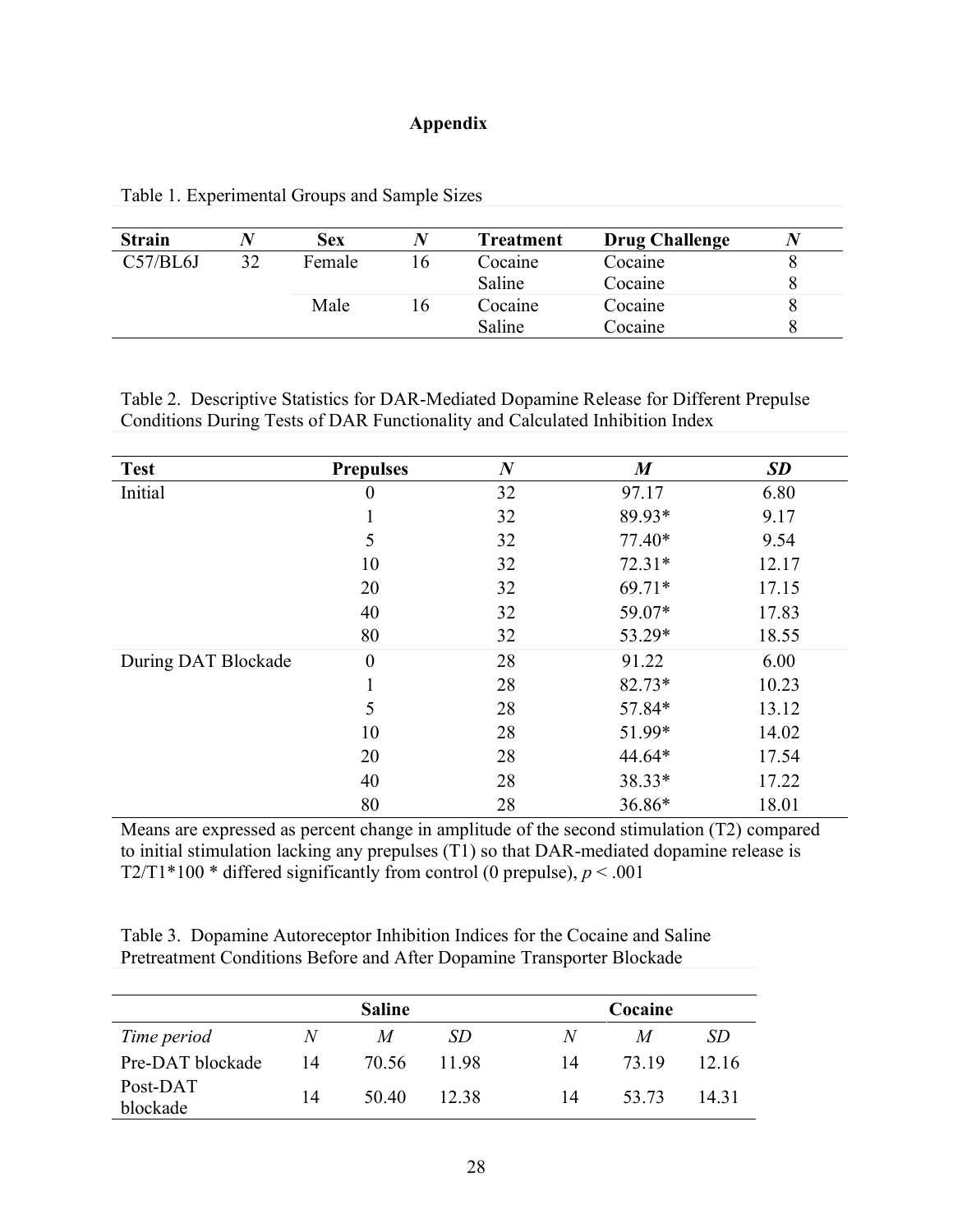Table 4. Dopamine Autoreceptor Inhibition Indices for Males and Females Before and After Dopamine Transporter Blockade

|                      | <b>Females</b> |       |       | <b>Males</b> |                  |       |
|----------------------|----------------|-------|-------|--------------|------------------|-------|
| Time period          | $\mathcal{N}$  | M     | SD    | N            | $\boldsymbol{M}$ | SD.   |
| Pre-DAT blockade     | 12             | 70.97 | 13 39 | 16           | 72.55            | 11 10 |
| Post-DAT<br>blockade | $12^{\circ}$   | 52.82 | 14 17 | 16           | 51.50            | 12.94 |



**Figure 1. Amperometric Set-up.** In vivo fixed potential amperometry was used to quantify nucleus accumbens (NAc) dopamine release evoked by stimulation of dopamine cell bodies within the ventral tegmental area (VTA).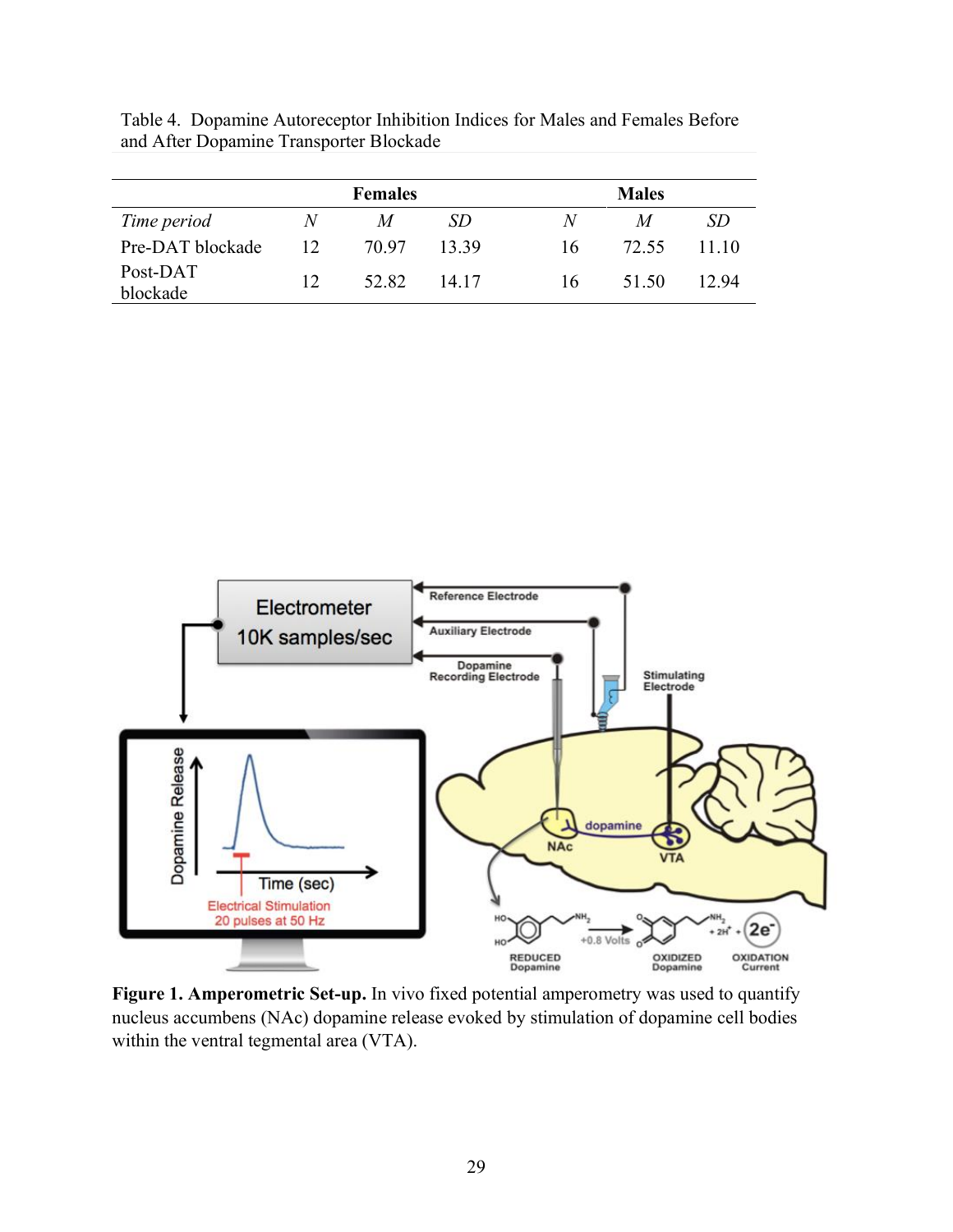

**Figure 2. Autoreceptor-mediated inhibtion of dopamine release.** (A, B) All prepulse conditions resulted in dopamine autoreceptor (DAR)-mediated dopamine release (% of T2/T1) that was significantly different from the control condition of 0 prepulses for each autoreceptor test.  $(C)$  Mean ( $\pm$ SEM) differences in inhibition indices between the initial DAR test and second DAR test (which took place 20 min after the in-test cocaine injection).  $*$  indicates  $p < .05$ . (D) Profiles indicate example responses from each DAR test.